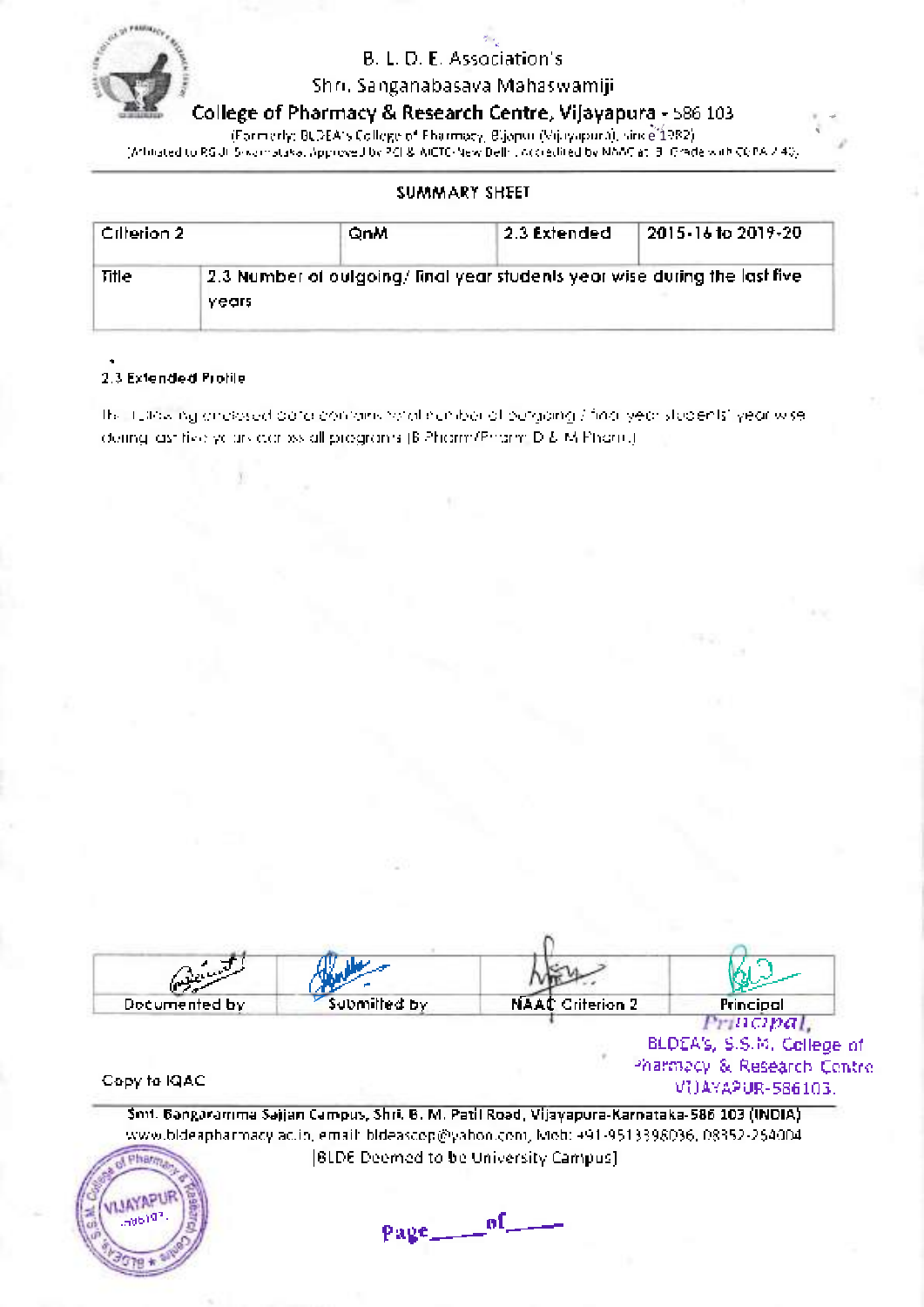

Shri. SanganabasavaMahaswamijl

College of Pharmacy & Research Centre, Vijayapura-586103

(Formerly; BLDEA's College of Pharmacy, Bijapur (Vijayapura), since 1982) fAffiliated to RGUHS-Karnataka, Approved by PCI & AICTE-New Delhi],

CONSOLIDATED DATA

2.3 Number of oulgoing/ finol yeor studenls yeor wise during the losl five yeors

| 2.3 Number of outgoing/ linal year students year wise during the last live<br>vears |         |         |         |         |         |
|-------------------------------------------------------------------------------------|---------|---------|---------|---------|---------|
| Year                                                                                | 2019-20 | 2018-19 | 2017-18 | 2016-17 | 2015-16 |
| Number                                                                              | 115     | 103     | 72      | 77      | 91      |



 $k_1$ Principal BLDEA's, S.S.M. College of harmocy & Research Centre vila - seura 5go de ?

!{ i; 1"

Smt. BangarammaSajjan Campus, Shri. B. M. Patil Road, Vijayapura-Karnata ka-585103 (lNDlA) www.bldeapharmacy.ac.in, email: bldeascop@yahoo.com, Mob: +91-9513398036, 08352-264004 IBLDE Deemed to be University Campus]

Page of of ol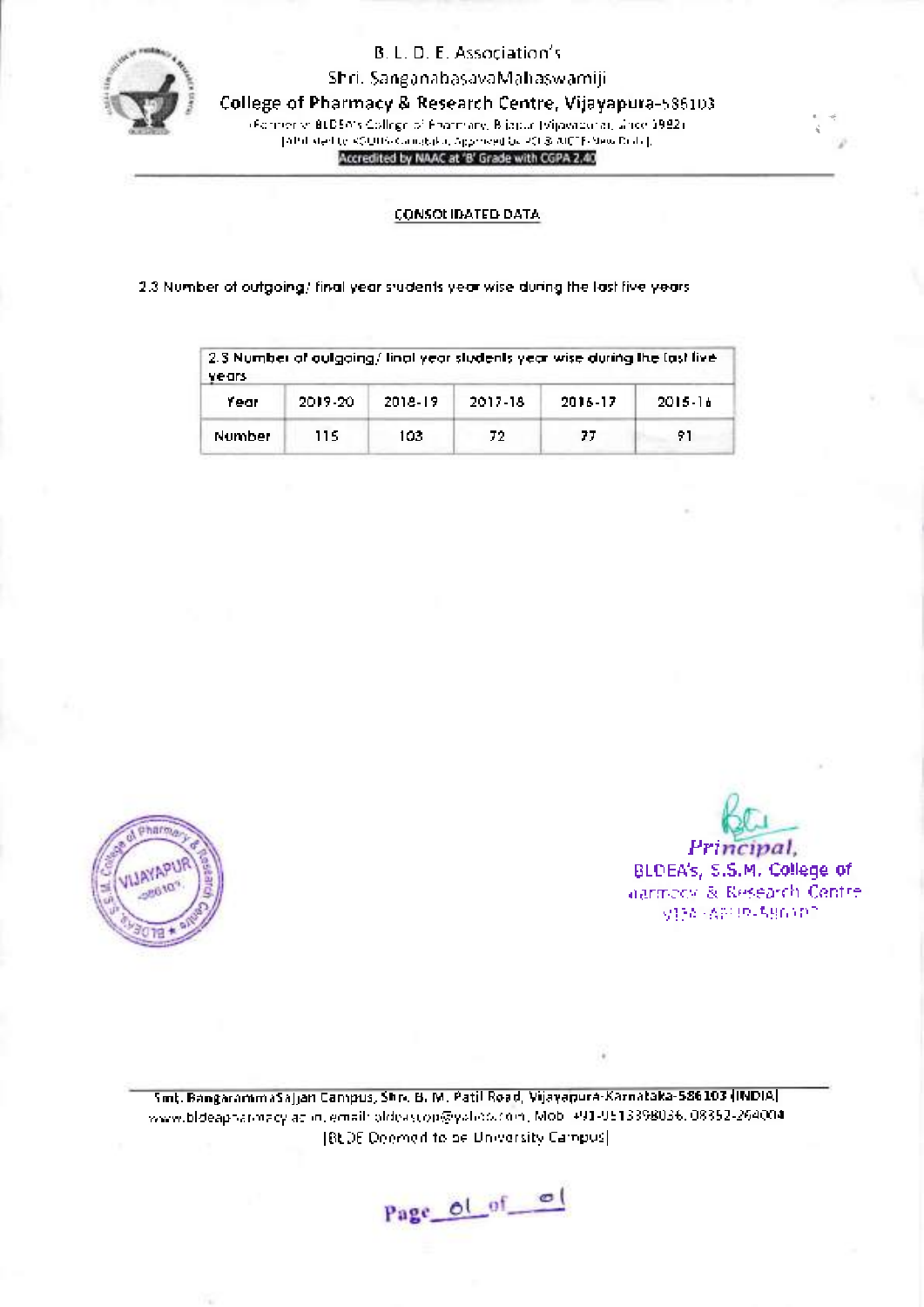

Shri. Sanganabasava Mahaswamiji

College of Pharmacy & Research Centre, Viiayapura - s86 <sup>103</sup>

(Formerly; BLDEA's College of Pharmacy, Bijapur (Vijayapura), since 1982)

[Affiliated to RGUHs-Karnataka, Approved by PCI & AICTE-New Delhi, Accredited by NAAC at'B' Grade with CGPA 2.40]

# B.PHARM OUTGOING/ FINAL YEAR STUDENTS YEAR 2OL9-2O2O

| SLNO. | YEAR OF<br><b>ENROLUMENT</b> | NAME OF THE STUDENTS               | <b>ENROLLMENT</b><br><b>NUMBER</b> |
|-------|------------------------------|------------------------------------|------------------------------------|
| 01    | $2019 - 20$                  | ANGADI AISHWARYA RAJENDRA          | 16P1901                            |
| 02    | $2019 - 20$                  | ARUNA DEVOOR                       | 1691903                            |
| 03    | 2019-20                      | BHANDARAKAVATHE MAHARANI HANAMANT  | 16P1904                            |
| 04    | 2019 - 20                    | BHANDARAKAVATHE RANI HANAMANT      | 16P1905                            |
| û5    | 2019 – 20                    | BHAVYA                             | 16P1906                            |
| 06    | $2019 - 20$                  | GAYATRI BHIMAPPA SASALATTI         | 16P1907                            |
| 07    | $2019 - 20$                  | HATTALLI NINGAVVA SHANXAREPP       | 16P1908                            |
| ۵e    | 2019 – 20                    | PATIL SNEHA SIDHARAM.              | 1691909                            |
| Û9    | $2019 - 20$                  | POOJA KUMARI                       | 1601910                            |
| 10    | 2019 – 20.                   | PREETI KAMBAR                      | 1691911                            |
| 11    | 2019-20                      | SAMEENA SHARIFF                    | 16P1912                            |
| 12    | 2019-20                      | MALAGAR POOJA SHAIMANT             | 16P1913                            |
| 13    | 2019 – 20                    | MUFADDAL KANCHWALA                 | 16P1914                            |
| 14    | $2019 - 20$                  | SAMIMED PRAKASH MELAVANKI          | 1661915                            |
| 15    | $2019 - 20$                  | AKSHAY'S TELL                      | 1601916                            |
| 16    | $2019 - 20$                  | JAMADADE JIJ1IBA NANASO            | 16P1918                            |
| 17    | 2019 - 20                    | АВНІЯІСКІ                          | 1691919                            |
| 18    | 2019-20                      | ABHISHEK M BIRADAR.                | 16P1920                            |
| 19    | $2019 - 20$                  | AMUL                               | 16P1921                            |
| 20    | 2019 – 20                    | ARUN RATHOD.                       | 1681922                            |
| 21    | $2019 - 20$                  | AYAZ AHMED MOHD AKRAM KHAN.        | 16P1923                            |
| 22    | 2019 – 20                    | BHANDAR VINIT VIJAYKUMARI          | 16P1924                            |
| 23.   | $2019 - 20$                  | BHUL BHIMASHANKAR KONDIBA          | 16P1925                            |
| 24    | $2019 - 20$                  | BIRAJDAR PRAVIN SURESH.            | 1691927                            |
| 25    | $2019 - 20$                  | BIRAJDAR VINOD UMAKANT             | 16P1923                            |
| 26    | 2019-20                      | DESALAMIT ANIL                     | 16P1929                            |
| 27    | 2019 - 20                    | GORE RAKESH RAJSHËKHAR             | 16P1930                            |
| 28    | $2019 - 20$                  | GURAV AJAY VIDYADHAR               | 16P1931                            |
| 29.   | 2019 – 20                    | HIRAGOND MAH ADEV KADAPPA          | 16P1932                            |
| 30    | 2019 – 20                    | KONHALI GOURISHANKAR PANDIT        | 16P1934                            |
| 31    | 2019 – 20                    | KOTAGI VAIBH AV DEVENDRA           | 16P1935                            |
| 32.   | 2019 – 20                    | MAHAMMADILIYAS BILAGI.             | 16P1936                            |
| 33    | 2019 - 20                    | MANOJ MADHABAVI                    | 16P1937                            |
| 34.   | 2019 – 20.                   | MOTAGI KUMAR SATEESH.<br>$\alpha'$ | 16P1938                            |
| 35.   | 2019 – 20                    | <b>MUZAMMIL</b>                    | 16P1939                            |
| 36.   | 2019 – 20                    | NEHAL AHMED NALBAND                | 16P1940                            |

Smt. Bangaramma Sajjan Campus, Shri. B. M. Patil Road, Vijayapura-Karnataka-SB6 103 (INDIA) www.bldeapharmacy.ac.in, email: bldeascop@yahoo.com, Mob: +91-9513398036, 08352-264004 [BLDE Deemed to be University Campus]



Page Ol of 04

Principal, SLDEA'S, S,S.M, College ot harmacy & Research Centre VI)AYAPUR-586103,

ta t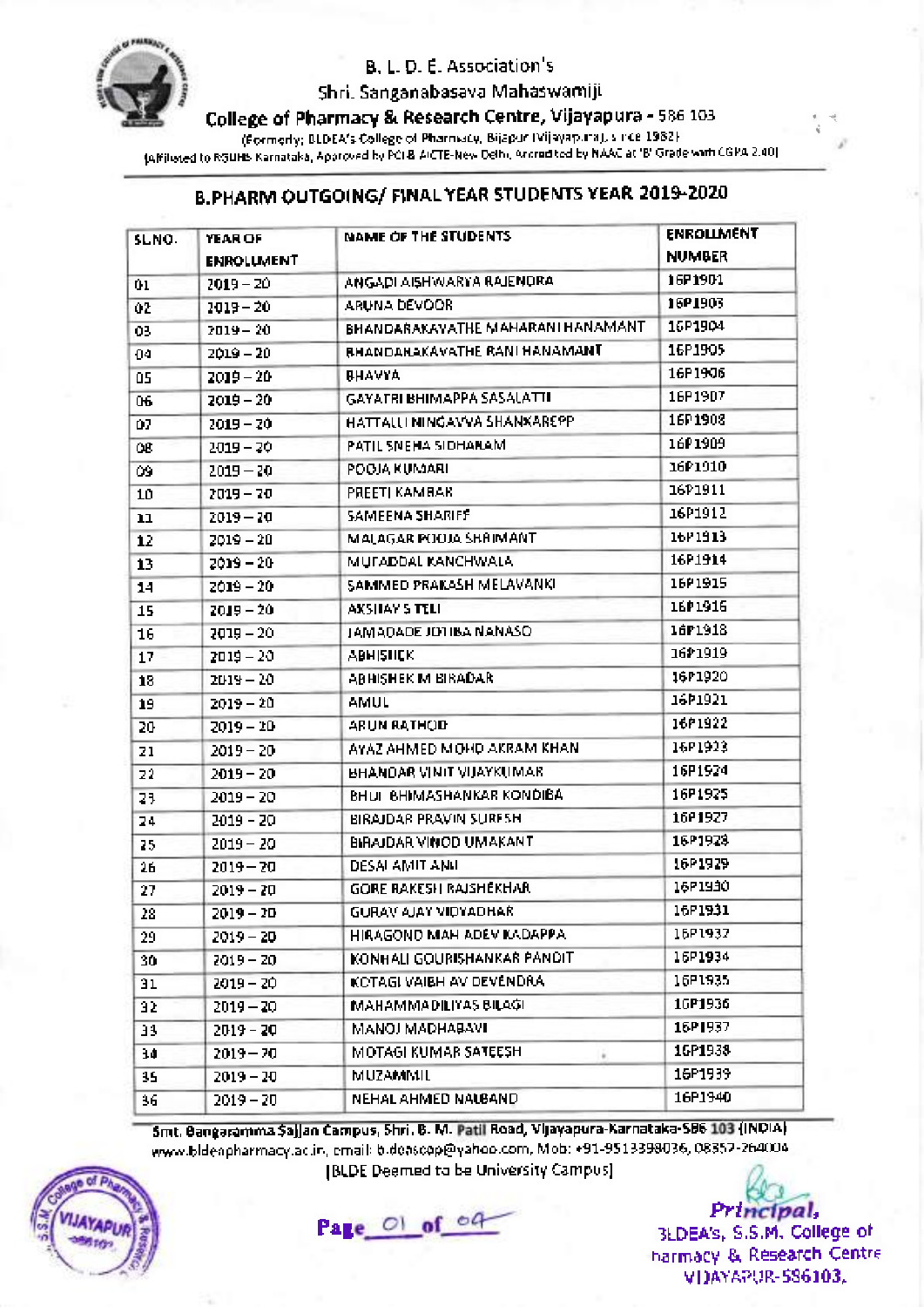

#### Shri. Sanganabasava Mahaswamiji

College of Pharmacy & Research Centre, Viiayapura - 586103

(Formerly; BLDEA's College of Pharmacy, Bijapur (Vijayapura), since 1982)

[Affiliated to RGUHs-Karnataka, Approved by PCI & AICTE-New Delhi, Accredited by NAAC at 'B' Grade with CGPA 2.40]

| 37  | $2019 - 20$ | OMPRAKASH D SONNA            | 16P1941              |
|-----|-------------|------------------------------|----------------------|
| ЗB  | $2019 - 20$ | PAWAR ARAVIND REVU           | 16P1942              |
| 39  | 2019-20     | PRAFUL SAKRI                 | 1601945              |
| 40  | $2019 - 20$ | PRAKASH JEMALU RATHOD.       | 16P1944              |
| 41  | 2019 – 20   | PRASHANT JANAGOND            | 16P1945              |
| 42  | $2019 - 20$ | PUJARI AKSHAY MALLIKARJUN    | 16P1946              |
| 43  | 2019 - 20   | RAISHEKHAR M GHOOLI          | 16P1947              |
| 44  | $2019 - 20$ | RATHOD RAHUL RAMCHANDR       | 16P1948              |
| 45  | 2019 - 20   | ROHAN ANIL CHAVANI           | 1601949              |
| 46  | 2019 - 20   | SHANKAR MADABHAVE            | 16P1950              |
| 47  | 2019 - 20   | <b>SHUBHAM SINOHE</b>        | 16P1951              |
| 48  | $2019 - 20$ | SUPREET KALAHAL              | 16P1952              |
| 49, | $2019 - 20$ | <b>FIKARE SAIESH RAJESH</b>  | 16P1953              |
| 50. | $2019 - 20$ | UMARANI SANDEEPKUMAR SUBHASH | 16P1 <del>9</del> 54 |
| 51  | $2019 - 20$ | UMARFAROOQ NAMAZKATTI        | 16P1955              |
| 52  | $2019 - 20$ | VINOD BUJABALI NYAMAGOUD.    | 16P1956              |
| SЭ  | $2019 - 20$ | VISHAL                       | 1681957              |
| 54  | $2019 - 20$ | VISHALKUMAR                  | 1691958              |
| 55  | $2019 - 20$ | VRASHABHA KARADE             | 1601959              |
| 56  | $2019 - 20$ | SANGAMESH JUMANAU            | 1691960              |
| 57  | $2019 - 20$ | <b>BASAVARAJ PATIL</b>       | 17P1961              |
| 58  | $2019 - 20$ | DASHYAL BASAVRAJ SHIVAPPA    | 17P1962              |
| 59  | 2019 – 20   | KULKARNI PAVAN DHRUVRAJ      | 17P1963              |
| 60  | $2019 - 20$ | RADHIKA SHEETAL DATAWAD      | 1791964              |
| 61  | 2019 – 20.  | SURYAWANSHI MAYURI ANANORAO  | 17P1965              |
| 62  | 2019 - 20   | VIDYA G SHIRGUPPI            | 17P1966              |



Krr Principal SLDEA's, S.S.M. College of varmacy & Research Centre **VIJAYAPUR-586103.** 

,4 { I'

Smt. Bangaramma Sajjan Campus, Shri. B. M. Patil Road, Vijayapura-Karnataka-586 103 (INDIA) www.bldeapharmacy.ac.in, email: bldeascop@yahoo.com, Mob: +91-9513398036, 08352-264004 IBLDE Deemed to be University Campus]

Page 02 of 00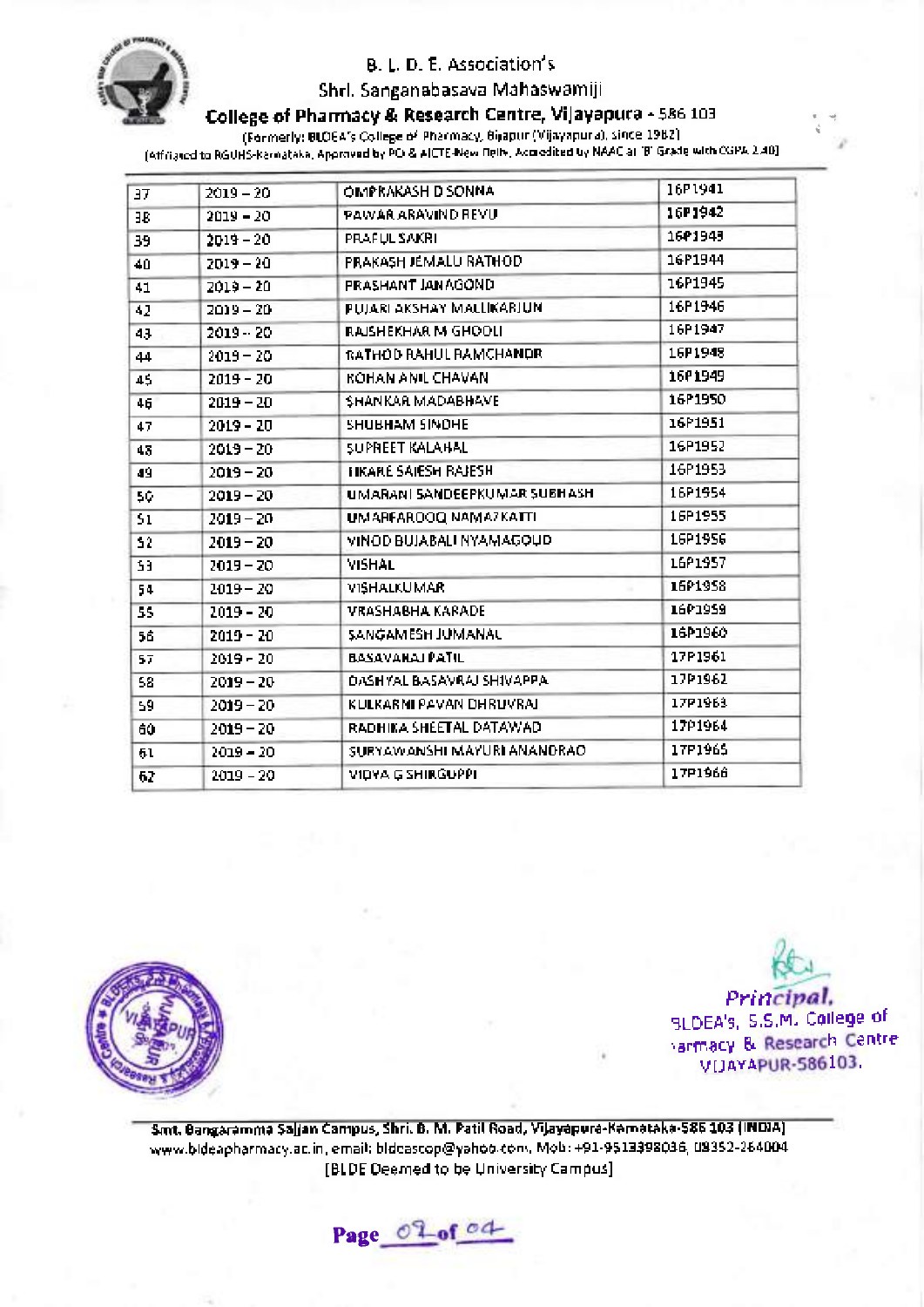

Shri. Sanganabasava Mahaswamiji

College of Pharmacy & Research Centre, Vijayapura - 586 103

(Formerly; BLDEA's College of Pharmacy, Bijapur (Vijayapura), since 1982)

[Affiliated to RGUHS-Karnataka, Approved by PCI & AICTE-New Delhi, Accredited by NAAC at 'B' Grade with CGPA 7.40]

# M. PHARM OUTGOING/ FINAL YEAR STUDENTS YEAR 2019-2020

| SLNO.                   | YEAR OF<br><b>ENROLLMENT</b> | NAME OF THE STUDENTS      | <b>ENROULMENT</b><br>NUMBER |
|-------------------------|------------------------------|---------------------------|-----------------------------|
| ı                       | $2019 - 20$                  | METHE ANIL SURESH         | 18PC023                     |
| $\overline{\mathbf{c}}$ | 2019-20                      | PAL SURAJ PHULCHAND       | 18PC024                     |
| 3                       | $2019 - 20$                  | SANJEEV MALI              | 18PC025                     |
| 4                       | 2019 - 20                    | VEERESHA DALAU            | 18PC026                     |
| s                       | 2019 20                      | MUJAWAR MUBINA ILAHI.     | 18PG003                     |
| б                       | $2019 - 20$                  | SURESH GUNAKI             | 18PG004                     |
| 7                       | 2019-20                      | JADHAY DIGAMBAR CHANGDEV  | 18PP066                     |
| В                       | $2019 - 20$                  | KAPASE SHIVARAJ SIDARAY   | <b>18PP067</b>              |
| 9                       | $2019 - 20$                  | KAVITA                    | 18PP08B                     |
| 10                      | $2019 - 20$                  | ONTIGODI MANGALA I        | 13PP090                     |
| 11                      | $2019 - 20$                  | RAKESH BHALI              | 13PP091                     |
| 12                      | $2019 - 20$                  | SANTOSH P HADDAANL        | 18PP092                     |
| 13                      | $2019 - 20$                  | SAVITA KULKARNI"          | <b>JSPP093</b>              |
| 14                      | $2019 - 20$                  | SHRADDHA DESAI            | 18PP094                     |
| 15                      | $2019 - 20$                  | MAHAJAN SWATI SURYAKANT   | 18PQ002                     |
| 15                      | $2019 - 20$                  | SAYEDA SAMREEN BURKAPOSH  | 18PQ003                     |
| 17                      | $2019 - 20$                  | VIDYARANI RAMESILIJARKUDE | 18PQ004                     |
| 18                      | $2019 - 20$                  | VINAYAK RAGI              | 18PQ005                     |
| 19                      | $2019 - 20$                  | <b>SEEMA JAXANUR</b>      | 18PR006                     |
| 20                      | 2019-20                      | PRIYA J ARADHYA           | 18PR007                     |
| 21                      | $2019 - 20$                  | <b>CHAITRA NATIKAR</b>    | 18PU116                     |
| 22                      | $2019 - 20$                  | MACHINORANATH             | 18PU117                     |
| 23                      | $2019 - 20$                  | SANTOSH PARASARAM CHAVAN  | 18PU118                     |
| 24                      | $2019 - 20$                  | SARAYU METRI              | 18PU119                     |
| 25                      | 2019-20                      | SAYED SAMIULLAH HUNDEKAR  | 13PU120                     |
| 26                      | 2019 - 20                    | SOMANATH BOTE             | 18PU121                     |
| 27                      | $2019 - 20$                  | <b>SUNILKUMAR</b>         | 18PU122                     |
| 28                      | $2019 - 20$                  | SUSHMA AWATI.             | 18PU123                     |
| 29                      | $2019 - 20$                  | <b>VISHWARADHYA S</b>     | 18PU124                     |
| 30                      | $2019 - 20$                  | WALI SACHINKUMAR SIDDAPPA | 18PU125                     |



r)  $\ldots$ uticepal, 6LDEA's, S.S.M. College of ']xarr\*acy & Research Centre VIJAYAPUR.586l03.

t

Smt. Bangaramma Sajjan Campus, Shri. B. M. Patil Road, Vijayapura-Karnataka-586 103 (INDIA) www.bldeapharmacy.ac.in, email: bldeascop@yahoo.com, Mob: +91-9513398036, 08352-264004 IBLDE Deemed to be University Campus]

Page 03 of 04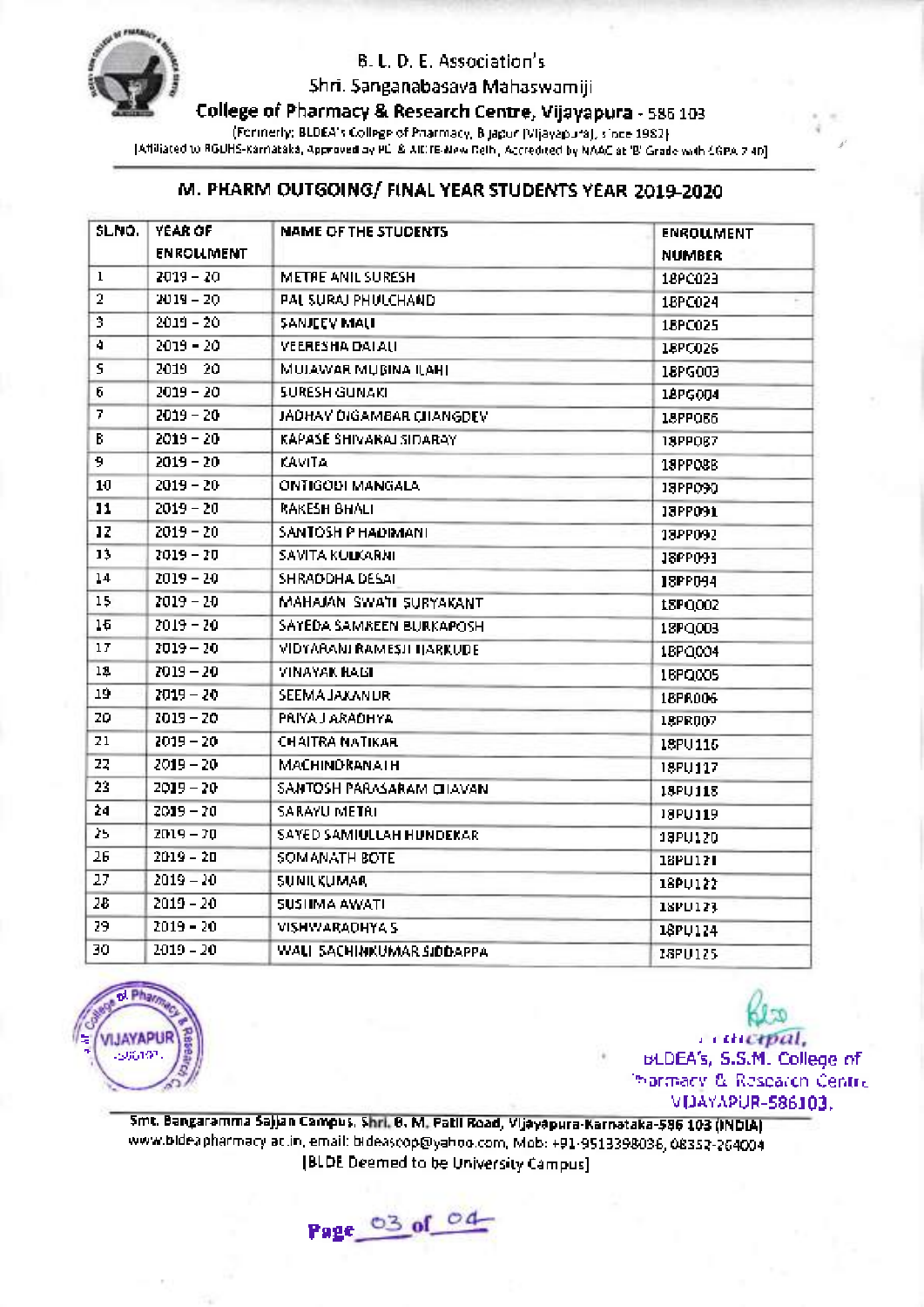

Shri. Sanganabasava Mahaswamiji

College of Pharmacy & Research Centre, Vijayapura - s86 <sup>103</sup>

(Formerly; BLDEA's College of Pharmacy, Bijapur (Vijayapura), since 19g2)

[Affiliated to RGUHS-Karnataka, Approved by PCI & AICTE-New Delhi, Accredited by NAAC at'R Grade with CGpA 2.40]

#### PHARM-D OUTGOING/ FINAL YEAR STUDENTS YEAR 2019-2020

| SLNO. | YEAR OF<br><b>ENROLLMENT</b> | NAME OF THE STUDENTS                | <b>ENROLLMENT</b><br><b>NUMBER</b> |
|-------|------------------------------|-------------------------------------|------------------------------------|
| 1     | $2019 - 20$                  | MISS ALEENA VARGHESE                | 1401301                            |
| z     | $2019 - 20$                  | MISS.ANJIJ JACOB.                   | 1401302                            |
| 3     | $2019 - 20$                  | MISS.APOORVA REDDY ALAMAWAR         | 1401303                            |
| 4     | $2019 - 20$                  | MR.BS KHAJA JAINUDDIN               | 1401304                            |
| 5     | $2019 - 20$                  | MR.B.NAWAZ                          | 1401306                            |
| 6     | $2019 - 20$                  | MISS.CHAITANYA KULKARNI             | 14Q1308                            |
| 7     | $2019 - 20$                  | <b>MR.CHIRIPOYENA VINEETH KUMAR</b> | 14Q1310                            |
| B     | 2019-20                      | MRUNDRANEEL BISWAS                  | 1401311                            |
| 9.    | 2019 - 70                    | MB.KANAGALA SRIKANTH                | 1401312                            |
| 10    | $2019 - 20$                  | MR.KD.LALTHIAMSAMA                  | 1401313                            |
| 11    | $2019 - 20$                  | <b>MR.KORUPROLU SAINADH</b>         | 1401314                            |
| 12    | 2019-20                      | MISS.LAXMI HAVALADAR                | 1401315                            |
| 13    | $2019 - 20$                  | MR.MOMIN KHALID SHAKIL              | 14Q1316                            |
| 14    | 2019-20                      | MISS MUSSABIHA SAMREEN GHATI        | 1401317                            |
| 15    | $2019 - 20$                  | MR.N.S.VINAYKUMAR                   | 1401318                            |
| 16    | $2019 - 20$                  | MISS PEDDIRAJU ANVITHA              | 1401319                            |
| 17    | 2019 – 20                    | ME PENTA AVINASH SAI KRISHNA KANTH  | 1401320                            |
| 18    | 2019 - 20                    | <b>MR.RAJANEESH</b>                 | 14Q1322                            |
| 19    | $2019 - 20$                  | MISS.RHEA GEORGE                    | 14Q1323                            |
| 20    | $2019 - 20$                  | MR SIDDIQUI ATHAR HASAN             | 1401325                            |
| 21    | $2019 - 20$                  | MISS.SUPRIYA LONI                   | 1401326                            |
| 22    | $2019 - 20$                  | MR.MCHORWA EMMANUEL DEVI            | 1401327                            |
| 23    | $2019 - 20$                  | MR.SACHIN LIKANAKAPPANAVAR          | 1401328                            |



r) References SLDEA!, S.S.M. College of .'narmacy & Research Centre VI]AYAPUR-586103.

!{ t

Smt. Bangaramma Sajjan Campus, Shri. B. M. Patil Road, Vijayapura-Karnataka-586 103 (INDIA) www.bf deapharmacy.ac.in, email: bldeascop@yahoo.com, Mob: +91-9513398036, 01352-264004 [BLDE Deemed to be University Campus]

Page 04 of 04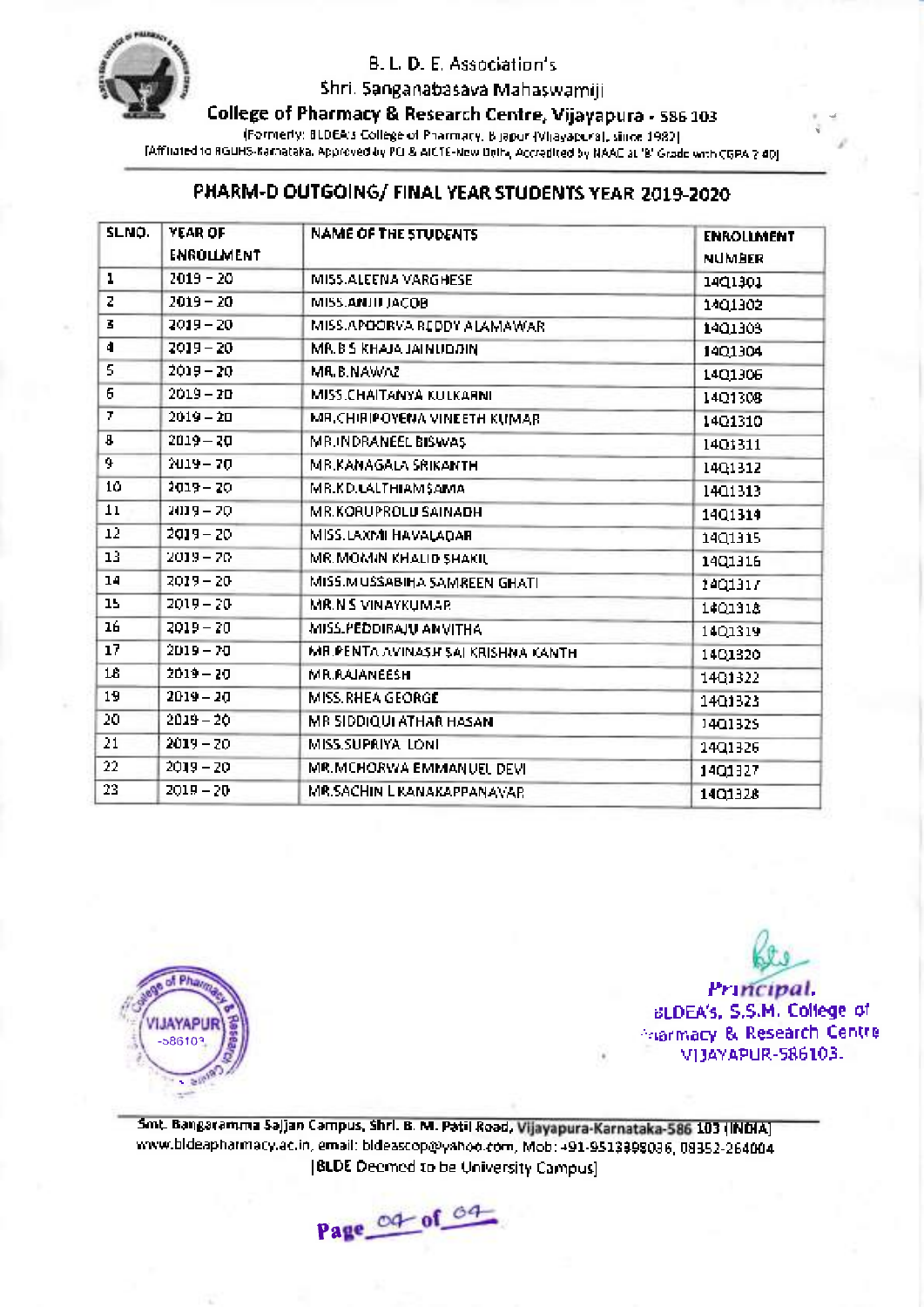

Shri. Sanganabasava Mahaswamiji

College of Pharmacy & Research Centre, Vijayapura - 586103

(Formerly; BLDEA's College of Pharmacy, Bijapur (Vijayapura), since 1982) [Affiliated to RGUHs-Karnataka, Approved by PCI & AICTE-New Delhi, Accredited by NAAC at 'B'Grade with CGPA 2.40]

#### B.PHARM OUTGOING/ FINAL YEAR STUDENTS YEAR 2018-2019

| SL.NO. | <b>YEAR OF</b><br><b>ENROLLMENT</b> | NAME OF THE STUDENTS                | <b>ENROLLMENT</b><br><b>NUMBER</b> |
|--------|-------------------------------------|-------------------------------------|------------------------------------|
| 0ı     | $2018 - 19$                         | PRABHAVATI MATTYAL                  | 1401914                            |
| Ó2     | 2018 - 19                           | KHAN AKHTAR ABDUL KALAM             | 1401935                            |
| 03     | $2018 - 19$                         | PARIT MAHESH MAHADEV                | 1401943                            |
| 04     | $2018 - 19$                         | SAGAR B PAWAR                       | 14P1947                            |
| 05     | 2018 – 19                           | SOURAB SANKPAL.                     | 14P1953                            |
| 06     | $2018 - 19$                         | VISHAL                              | 14P1959                            |
| 07     | 2018 – 19                           | PRIYANKA S PATTEO                   | 1501901                            |
| 08     | $2018 - 19$                         | JYOTI PATIL                         | 1501903                            |
| 99     | 2018 - 19                           | KATTE SHUBHA PARMESHWAR.            | 1501904                            |
| 10     | $2018 - 19$                         | LOKHANDE JAYASHRI SAYAPPA           | 15P1905                            |
| 11     | 2018 - 19                           | LONDHE JAYASHRI SHANKAR             | 1501906                            |
| 12     | $2013 - 19$                         | MADHUMATI HIREMATH                  | 1591907                            |
| 13     | 2013 - 19                           | MADHURA DATAR                       | 15P1908                            |
| 14     | 2013-19                             | <b>MAHALAKSHMI TELI</b>             | 1501909                            |
| 15     | 2013 – 19                           | MAYURI M PATTAR                     | 1501910                            |
| 16     | $2018 - 19$                         | POOJA SAMBANNI                      | 15P1912                            |
| 17     | 1013 – 19                           | PREETI UMESH KENCHANNAVAR           | 15P1913                            |
| 18     | 2018 – 19                           | PRIYA DESHPANDE<br>and the state    | 1501914                            |
| 19     | 2018 – 19                           | RASHMI PATIL -                      | 15P1915                            |
| 20     | $2018 - 19$                         | RAVI BHOURAMMA MALLAPPA             | 1591916                            |
| 21     | 2018 - 19                           | RENUKA NIJALINGAPPA SUNAGADI        | 1501917                            |
| 22     | $2018 - 19$                         | RUPAKKA BASAPPA BYAKOD              | 15P1918                            |
| 23     | 2018 – 19                           | SAHANA SH                           | 15P1919                            |
| 24     | 2018-19                             | SANGEETA SALOTAGI                   | 15P1920                            |
| 25     | 2018 - 19                           | SOUMYA SAVALGI                      | 15P1921                            |
| 26     | 2018 - 19                           | SUMAIYYA NADAF                      | 15P1922                            |
| 27     | $2018 - 19$                         | <b>SUSHMA</b>                       | 15#1923                            |
| 28     | $2018 - 19$                         | SWAMI ANUPAMA CHANDRASHEKHAR.       | 15P1924                            |
| 29     | $2018 - 19$                         | SWEETY GUPTA                        | 15P1925                            |
| 30     | $2018 - 19$                         | AAKASH DODWAD.                      | 1591926                            |
| 31     | $2018 - 19$                         | AKHIL K.S.                          | 15P1927                            |
| 32     | $2018 - 19$                         | ALI SHAHIN AHMED.                   | 15P1928                            |
| 33.    | $2018 - 19$                         | ASHOK PATIL                         | 15P1929                            |
| 34     | $2018 - 19$                         | DATAR OJAS CHANDRAKANT              | 15P1933                            |
| 35     | $2018 - 19$                         | <b>DULANGE SHIVKUMAR SHAILANDRA</b> | 15P1934                            |
| 36     | 2018-19                             | GAIXWAD YUVARAJ KASHINATHI          | 15P1935                            |

Smt. Bangaramma Sajjan Campus, Shri. B. M. Patil Road, Vljayapura-Karnataka-586 103 (INDIA) www.bldeapharmacy.ac.in, email: bideascop@yahoo.com, Mob: +91-9513398036, 08352-264004 [BLDE Deemed to be University Campus] (-



Page of of o4

Princlpal, BLDEA's, S.S.M. College of Pharmacy & Research Centre VI]AYAPUR.586103.

 $\mathbf{t}$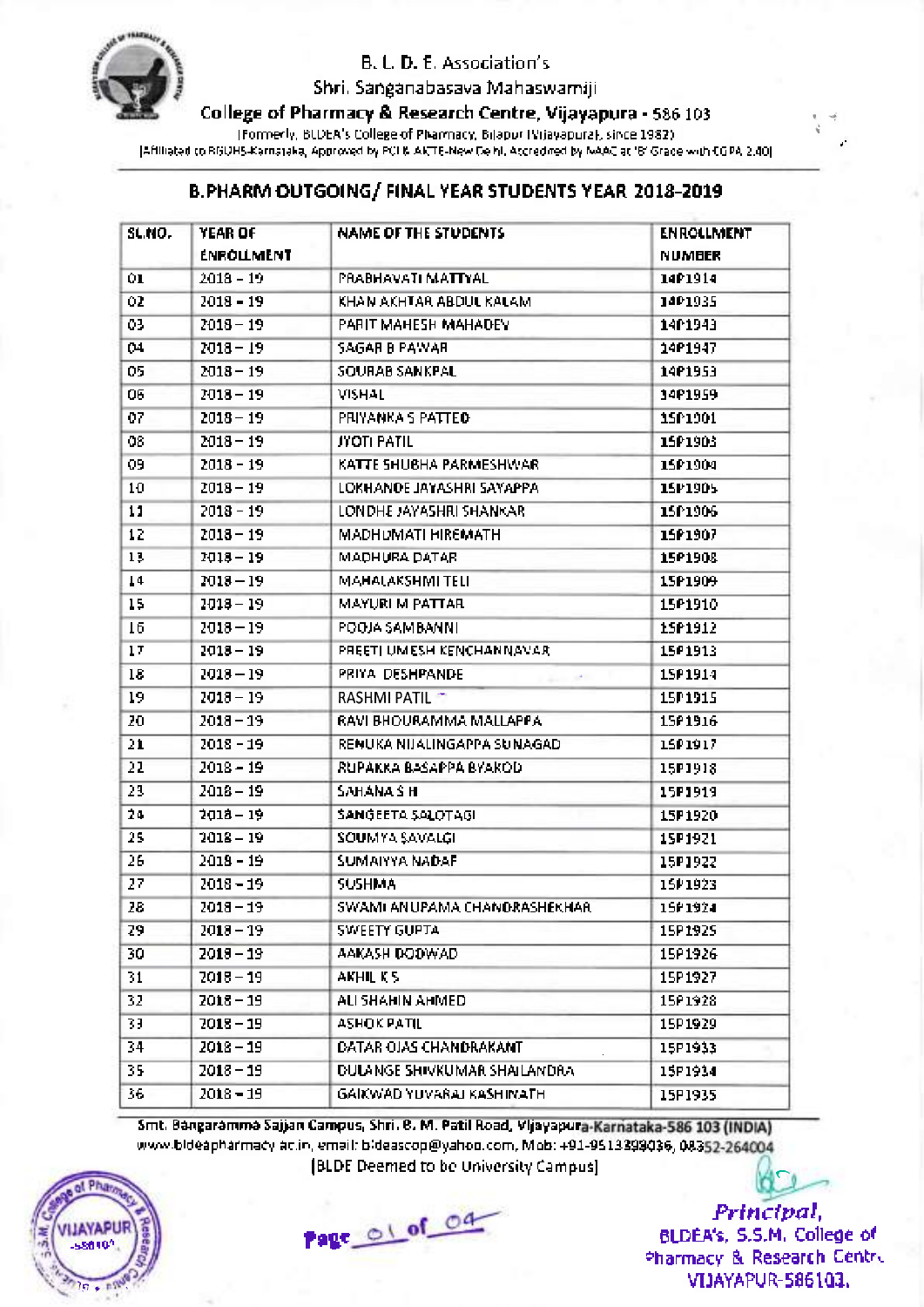

# Shri. Sanganabasava Mahaswamiji

# College of PharmacY & Research Centre, VijaYaPura - 586 <sup>103</sup>

(Formerly; BLDEA's College of Pharmacy, , Bijapur (VijaYaPura), since 1982)

(Affiliated to RGUHS-Karnataka, Approved by PCI & AICTE-New Celhi, Accredited by NAAC at 'B' Grade with CGPA 2.40

| 37. | 2018-19     | GAJANAND MATH                   | 15P1936        |
|-----|-------------|---------------------------------|----------------|
| 33  | 2018 – 19   | KARANDE AJIT VASANT             | 1591939        |
| 39  | $2013 - 19$ | KARUNSAGAR P KYATAN             | 15P1940        |
| 40  | $2018 - 19$ | KIRANKUMAR ULLAGADDI            | 15P1941        |
| 41  | $2018 - 19$ | <b>MOHAMMED ZUBAIR MANIYAR</b>  | 15P1943        |
| 42  | 7018 – 19   | PATIL VUAYKUMAR SANGAPPA        | 15P1946        |
| 43  | $2018 - 19$ | PATTANASHETTI SAGAR GURURAJ     | 15P1947        |
| 44  | $2018 - 19$ | PRAJAPATI PRASHANTKUMAR SITARAM | 15P1948        |
| 45  | 2018 - 19   | RAJAAHMAD NADAF                 | 15P1949        |
| 46  | $2018 - 19$ | RAKESH MATHAPATI                | 15P1950        |
| 47  | $2018 - 19$ | RASHIDUR ISLAM                  | 15P1951        |
| 48. | $2018 - 19$ | RATHOO AKASH HANUMANT           | 15P1952        |
| 49. | $2018 - 19$ | <b>RATHOD SACHIN VASANT</b>     | 15P1953        |
| 50  | $2018 - 19$ | SAMEERSING HAJERI               | 15P1954        |
| 51  | 2018 – 19   | SANDEEP CHANDAKAVATE            | 15P1955        |
| 52  | $2018 - 19$ | SAURABH CHANORAKANT NAIK        | 15P1956        |
| 53. | $2013 - 19$ | SHIVANAND KOLAGERI              | 15P1957        |
| 54  | $2018 - 19$ | SHIVARAJ KUMATHALU              | <b>15P1958</b> |
| 55  | 2018 - 19   | TELI AKASH PARGONOA             | 15P1959        |
| S6  | 2018 – 19   | ANAND RATHOU                    | 1691961        |
| 57  | 2018 - 19   | PALLAVES NAIK                   | 1691963        |
| 58  | $2018 - 19$ | PATTANSHETTI ŞHREYA SHRISHAIL   | 16P1964        |
| 59  | $2018 - 19$ | SAN1OSH RATHOD                  | 16P1965        |
| 60  | $2018 - 19$ | TELI DHARYAPPA KADAPPA          | 1601966        |
| 61  | $2018 - 19$ | WALE DIPIKA VIJAYA.             | 16P1967        |

Smt. Bangaramma Sajjan Campus, Shri. B. M. Patil Road, Vijayapura-Karnataka-586 103 (INDIA) www.bldeapharmacy.ac.in, email: bldeascop@yahoo.com, Mob: +91-9513398036, 08352-264004 [BLDE Deemed to be University Campus]





 $\overline{\mathbf{C}}$ Principal. BLDEA's, S.S.M. College of -harmacir 9, Rosearch Centre vinayagur-536103,

!{ t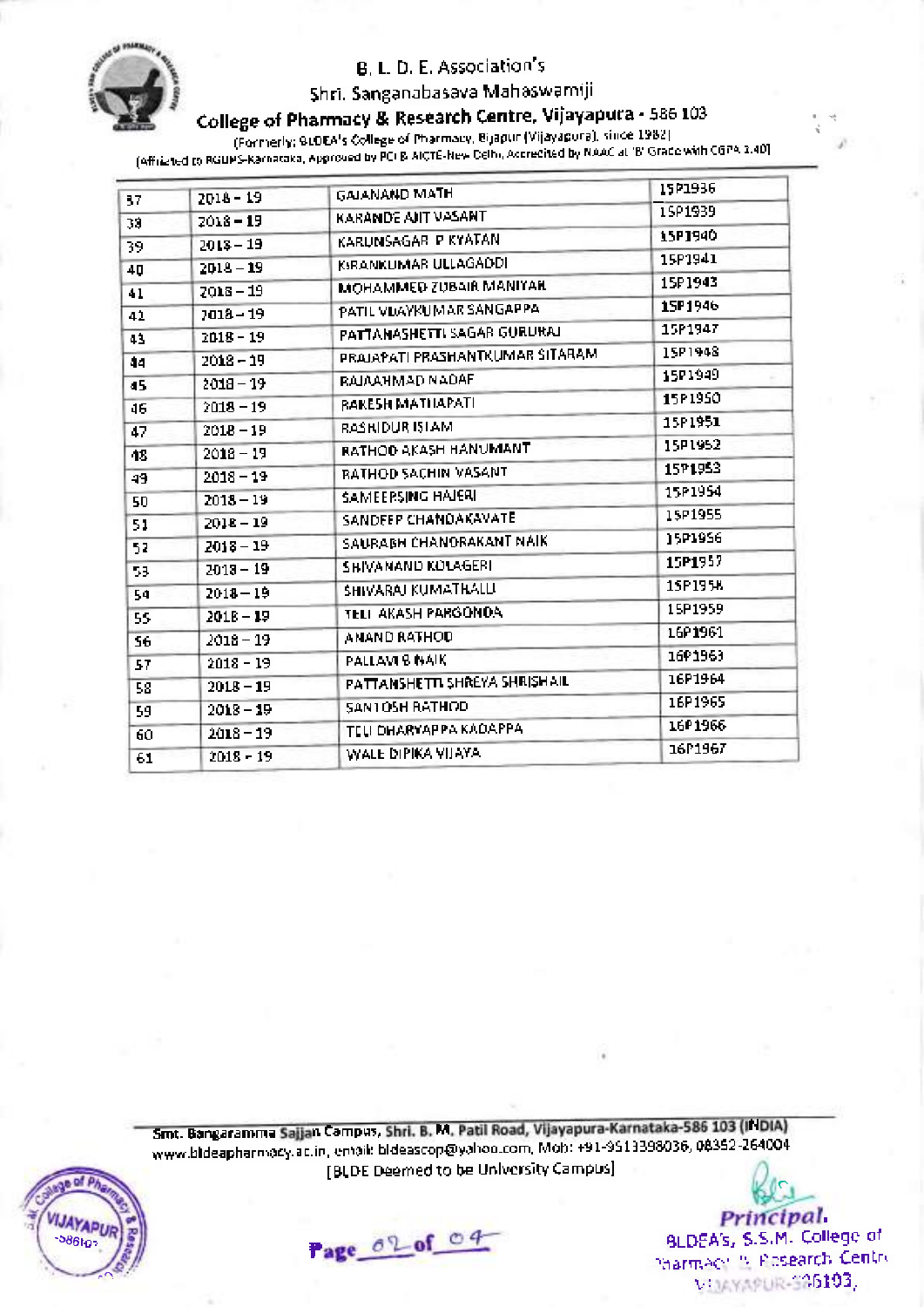

Shri. Sanganabasava Mahaswamiji

College of Pharmacy & Research Centre, Vijayapura - 586103

(Formerly; BLDEA's College of Pharmacy, Bijapur (Vijayapura), since 1982) [Affiliated to RGUHS-Karnataka, Approved by PCI & AICTE-New Delhi, Accredited by NAAC at'R Grade with CGPA 2.40]

#### M. PHARM OUTGOING/ FINAL YEAR STUDENTS YEAR 2018-2019

| SLNO. | YEAR OF<br><b>ENROLLMENT</b> | NAME OF THE STUDENTS            | <b>ENROLLMENT</b><br><b>NUMBER</b> |
|-------|------------------------------|---------------------------------|------------------------------------|
| 1     | 2018 - 19                    | MISS HASTI KENIA.               | 17PC001                            |
| 2     | 2018-19                      | MISS HINGNIKAR YASMEEN MAHIBUB. | 17PC002                            |
| 3     | $2018 - 19$                  | MISS MALBARI PRIYANKA BHASKAR   | 17PC003                            |
| 4     | $2013 - 19$                  | MR SHARANAGOUD BIRADAR.         | 17PC004                            |
| 5     | 2018-19                      | MR MD ABDULQAYYUM FJAHAGIRDAR   | 17PP001                            |
| 6     | $2018 - 19$                  | MISS PARICHARAK SUKANYA PRAMODI | 17PP002                            |
| 7     | $7018 - 19$                  | MISS SAPANA HERALGI             | 1799003                            |
| 8     | $2018 - 19$                  | MR SHASHIDHAR BIRADARI          | 17PP004                            |
| Đ.    | $2018 - 19$                  | MISS VANJARI ARCHANA VILASRAO.  | 17PP005                            |
| 10    | $2018 - 19$                  | MR BIRAJADAR LAXMAN SHIVAGONDA. | 17PU004                            |
| 11    | $2018 - 19$                  | MISS GAZALAAMEEN KOLHARKAR.     | 17PU005                            |
| 12    | $2018 - 19$                  | MB VINOD BABALESHWAR.           | 17PU006                            |
| 13    | $2018 - 19$                  | MR HUSSAIN L KAYUM.             | 17PR001                            |
| 14    | $2018 - 19$                  | MR INAMUL HOQUE                 | 17PA002                            |
| 15    | $2018 - 19$                  | MISS JINISHA SANDEEP JAIN.      | 17PR003                            |



r) Principal, BLDEA's, S.S.M. College of Pharmacy & Research Centre ViJAYAPUR.586103.

 $\mathbf{r}$ t

Smt. Bangaramma Sajjan Campus, Shri. B. M. PatilRoad, Vijayapura-Karnataka-585103 (lNDlA) www.bldeapharmacy.ac.in, email: bldeascop@yahoo.com, Mob: +91-9513398036, 08352-264004 [BLDE Deemed to be University Campus]

Page 03 of 04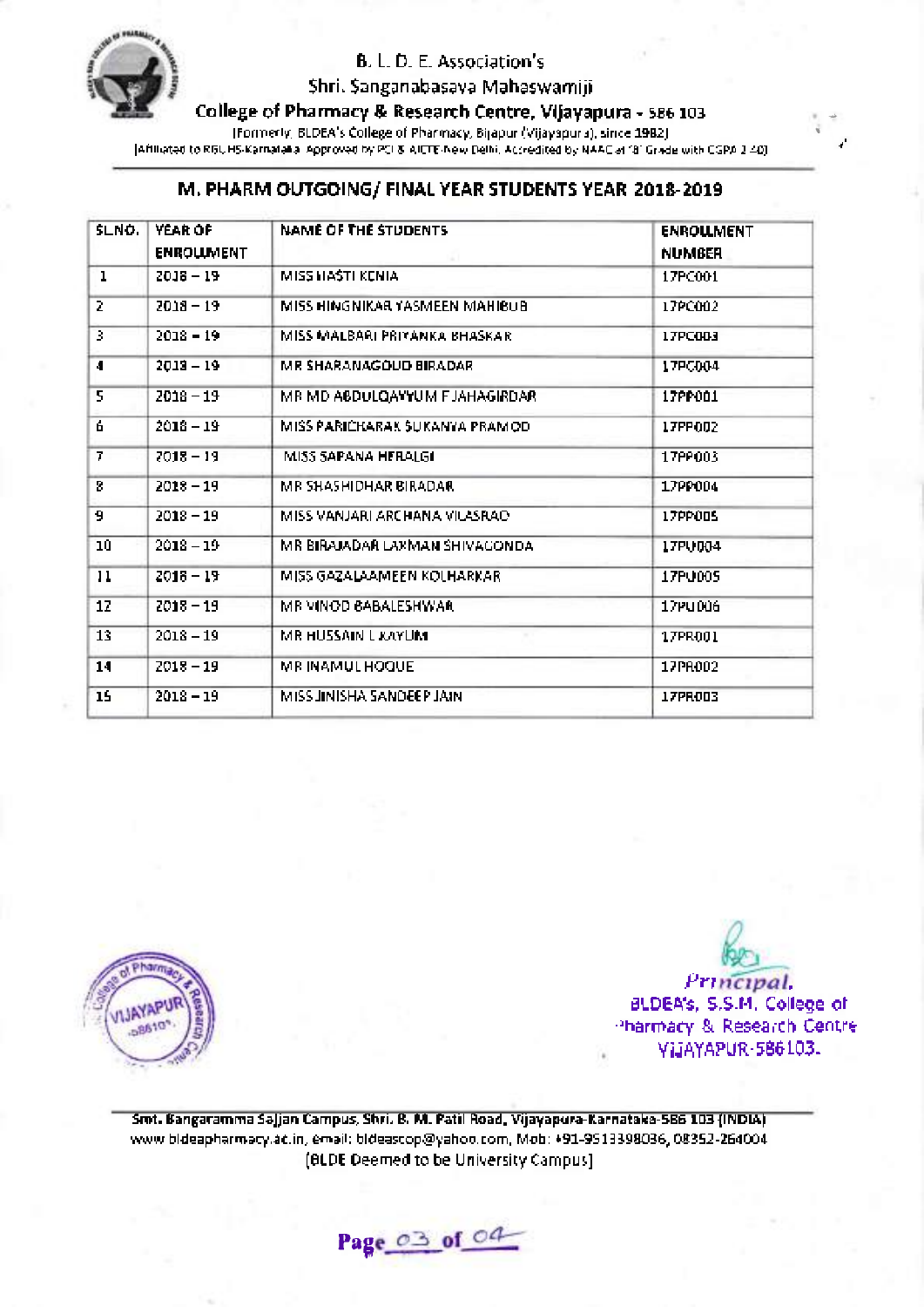

Shri. Sanganabasava Mahaswamiji

College of Pharmacy & Research Centre, Vijayapura - 586 103

(Formerly; BLDEA's College of Pharmacy, Bijapur (Vijayapura), since 19g2)

[Affiliated to RGUHS-Karnataka, Approved by PCI & AICTE-New Delhi, Accredited by NAAC at'B'Grade with CGpA 2.40]

### PHARM-D OUTGOING/ FINAL YEAR STUDENTS YEAR 2018-2019

| SLNO. | YEAR OF<br><b>ENROLLMENT</b> | NAME OF THE STUDENTS                  | <b>ENROLLMENT</b><br><b>NUMBER</b> |
|-------|------------------------------|---------------------------------------|------------------------------------|
| 1     | 2018 - 19                    | MR. ADITYA NAJKAL                     | 10Q1303                            |
| 5     | 2018 - 19                    | MR ABDULAZIZ ABDULKARIM               | 1101301                            |
| 3     | 2018 - 19                    | MR. KONANKI RAJESH.                   | 1101308                            |
| 4     | $2013 - 19$                  | MR. BARSHAIK KHAJA HUSSAIN.           | 13Q1304                            |
| 5.    | $2018 - 19$                  | MISS. CHIRASANI SWAPNA PRIYA          | 1301307                            |
| 6     | $2018 - 19$                  | MISS GANTHA URMILA                    | 13Q1308                            |
| 7.    | 2018 - 19                    | MISS. GUNNAM SRILAKSHMI               | 1301309                            |
| 8     | $2018 - 19$                  | MR. HATKAR PRUDHVI "RAJU"             | 13Q1310                            |
| 9     | $2018 - 19$                  | MISS. JENNY LALREMPULL                | 1301311                            |
| 10    | $2018 - 19$                  | MISS. KADIRI VAISHNAVI                | 1301312                            |
| 11    | 2018 – 19                    | MISS, MAHITHA NAIDU M.                | 1301315                            |
| 12    | 2018 – 19                    | MR. MAURYA KAMAL LALMANI              | 1301316                            |
| 13    | 2015-19                      | MR. MEESALA PAVAN KUMAR               | 1301317                            |
| 14    | $201B - 19$                  | MR. MOHD SOHAL SOUBAAN SIDDIQUE       | 1301319                            |
| 15    | $201B - 19$                  | MISS. PUVVULA KEERTHI SAL             | 13Q1320                            |
| 16    | $2018 - 19$                  | MR. SWAROOP SARNADGOWD                | 13Q1324                            |
| 17    | $2018 - 19$                  | MISS, VANUNLHMINGTHANMAWU, HAUHNAR    | 13Q1326                            |
| 18    | $2018 - 19$                  | MR. VIDYADHAR BASAPPA KUDARI          | 1301328                            |
| 19    | $2018 - 19$                  | MR. KALAGARA PURNAGOPINATH.           | 1201311                            |
| 20    | 2018-19                      | MR. AKSHAY PRAHLAD HAO KULKARNI.      | 1301301                            |
| 21    | $2018 - 19$                  | MR. ALLAMPALLY HARISH                 | 13Q1302                            |
| 22    | $2018 - 19$                  | <b>MR. KARTIK NUCHHI</b>              | 13Q1313                            |
| 23    | $2018 - 19$                  | MR. KIRANAKUMAR AWATI                 | 1301314                            |
| 24    | $2018 - 19$                  | MR. THUMMA JOSEPH HAJESH KUMAR REDDY. | 13Q1325                            |
| 25    | 2018 - 19                    | MR. SHIVANAND LUDABUDE.               | 13Q1327                            |
| 26.   | 2018 – 19                    | MISS. VAŞAMALLA VIJAYAKUMARI          | 13Q1329                            |
| 27    | 2018 – 19.                   | MISS CHRISTINA LAUNIENGI              | 1301330                            |



Principal sLDEA's, S.S.M. College of ;iarmacy & Research Centre VIJAY;4PUR-586103

,4 t

Smt. Bangaramma Sajjan Campus, Shri. B. M. PatilRoad, Vijayapura-Karnataka-585 103 (tNDtA) www.bldeapharmacy.ac.in, email: bldeascop@yahoo.com, Mob: +91.-9513398036, 0g352-264004 [BLDE Deemed to be University Campus]

Page 04 of 04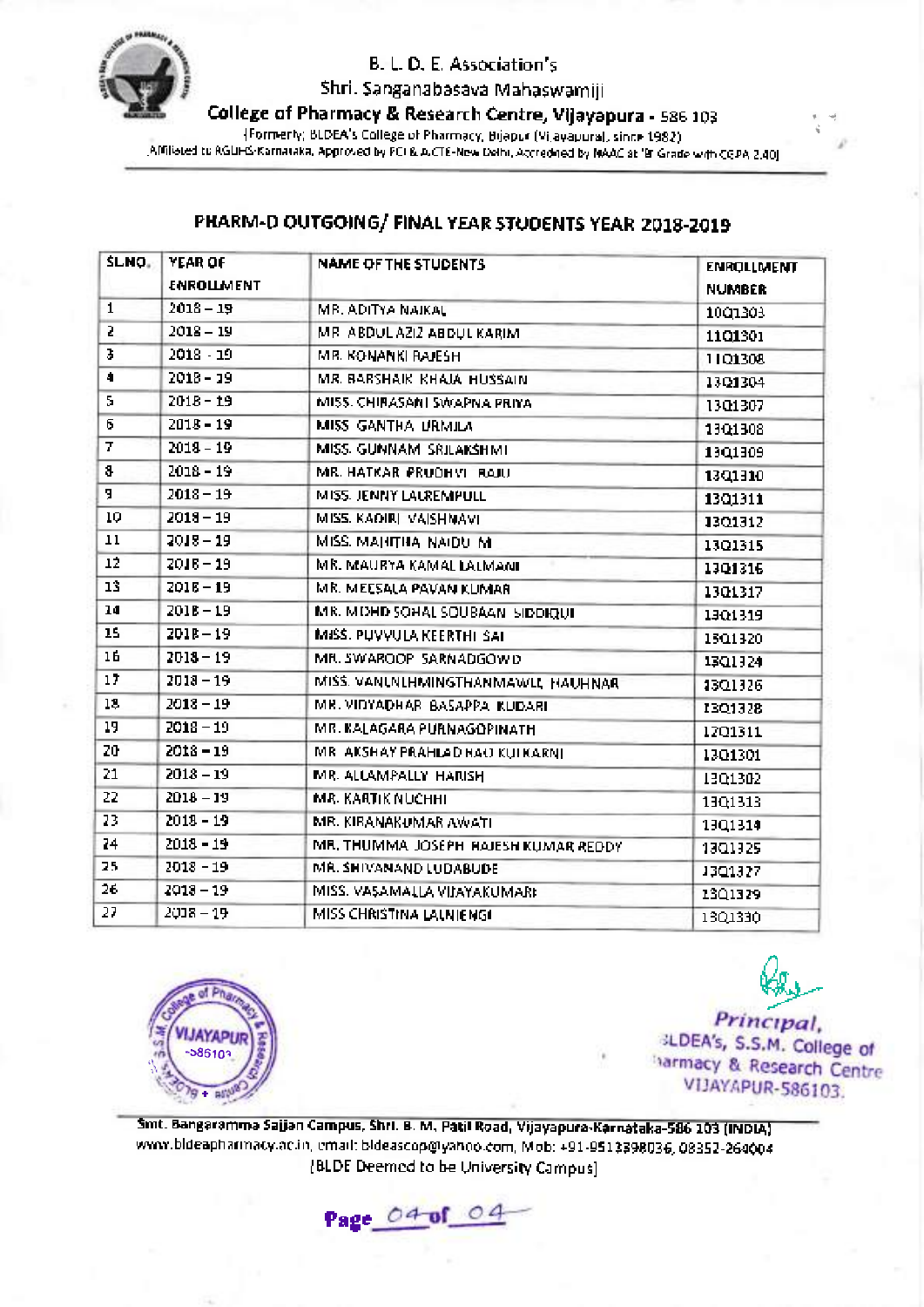

Shri. Sanganabasava Mahaswamiji

College of Pharmacy & Research Centre, Vijayapura - 586103

(Formerly; BLDEA's College of pharmacy, Bijapur (Vijayapura), since 19g2) [Affiliated to RGUHs-Karnataka, Approved by PCI & AICTE-New Delhi, Accredited by NAAC at 'B'Grade with CGpA 2.40]

# B.PHARM OUTGOING/ FINAL YEAR STUDENTS YEAR 2017-2018

| SLNO. | <b>YEAR OF</b><br><b>ENROLLMENT</b> | <b>NAME OF THE STUDENTS</b>   | <b>ENROLLMENT</b><br><b>NUMBER</b> |
|-------|-------------------------------------|-------------------------------|------------------------------------|
| 01    | $2017 - 10$                         | APOORVA SANJEEV GACCHINAKATTI | 14P1902                            |
| 02    | $2017 - 18$                         | ASHA GOLASANGIMATH            | 14P1903                            |
| 03    | $2017 - 18$                         | <b>CHAITRA NATIKAR</b>        | 14P1905                            |
| 04    | $2017 - 18$                         | KMJYOTHI.                     | 1471907                            |
| 05    | $2017 - 18$                         | LAKSHMI DEGINAL               | 14P1908                            |
| 06    | 2017 - 18                           | MHETRE BHAURAMMA SHRIMANT     | 14P1909                            |
| 07    | $2017 - 18$                         | POOJA SIDDHAROOD CHINCHOLL    | 14P191Z                            |
| D8    | $2017 - 18$                         | PRABHAVATI MALLIKARJUN MIRJI. | 14P1913                            |
| 09.   | $2017 - 18$                         | <b>PRIYA J ARADHYA</b>        | 14P1915                            |
| 10    | $2017 - 18$                         | RUKSANA NADAF                 | 14P1917                            |
| 11    | $2017 - 18$                         | <b>SAVITA KULKARNI</b>        | 14PJ918                            |
| 12    | $2011 - 18$                         | SEEMA JAKANUR                 | 14P1919                            |
| 13    | $2017 - 18$                         | SHRAODHA DESAL                | 14P1920                            |
| 14    | $2017 - 13$                         | SUSHMA AWATI                  | 14P1921                            |
| 15    | $2017 - 18$                         | VIDYARANI RAMESH HARKUDE      | 14P1923                            |
| 16    | $2017 - 18$                         | ZOTHANPUIL                    | 14P1924                            |
| 17    | $2017 - 18$                         | ARALI SIDDAR FH SHRIKANT      | 14P1927                            |
| 18    | $2017 - 18$                         | AZAD HUSSAIN                  | 1401928                            |
| 19    | $2017 - 13$                         | <b>AZMOL ALAM</b>             | 14P1929                            |
| 20    | $2017 - 18$                         | DOUGLAS ZORINMAWIA            | 14P1933                            |
| 21    | $2017 - 18$                         | JAGDALE ONKAR BALASAHEB       | 14P1934                            |
| 22    | $2017 - 18$                         | KHAN AMIR ABUL KALAM.         | 14P1936                            |
| 23    | $2017 - 18$                         | <b>LALAWMSANGA</b>            | 1421937                            |
| 24    | $2017 - 18$                         | LALLAWMSANGA                  | 14P1938                            |
| 25    | 2017 – 18                           | MACHINDRANATH                 | 14P1939                            |
| 26    | 2017 – 18                           | MALLIKARJUN C KORL            | 14P1941                            |
| 77    | 2017 - 18                           | RAJU CHAVAN                   | 14P1945                            |
| 28    | $2017 - 18$                         | SHANKAR SHAHAJI KADAM         | 14P1949                            |

Smt. Bangaramma Sajjan Campus, Shri. B. M www.bldeapharmacy.ac.in, email: bldeascop@yahoo.com, Mob: +91-9513398036, 08352-264004 [BLDE Deemed to be University Campus]



Page<sup>O'</sup>of<sup>O4</sup>

Principal, LDEA's, S.S.M. College of varmacy & Research Centre VI]AYAPUR.5g6103.

r4 t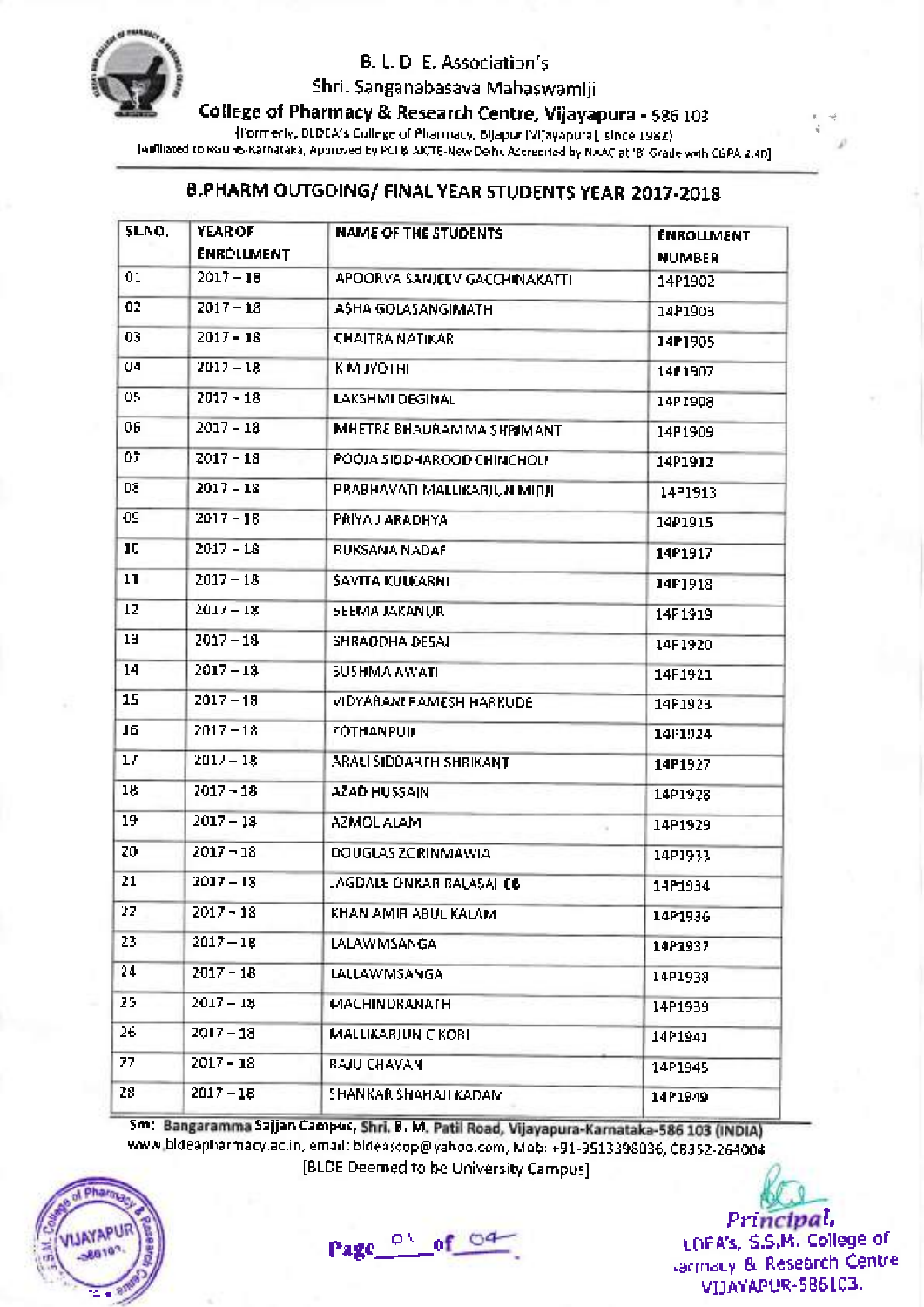

### Shri. Sanganabasava Mahaswamiji

# College of Pharmacy & Research Centre, Vijayapura - s86 <sup>103</sup>

(Formerly; BLDEA's College of Pharmacy, Bijapur (Vijayapura), since 19g2) [Affiliated to RGUHs-Karnataka, Approved by Pcl & AICTE-New Delhi, Accredited by NAAC at'B' Grade with CGpA 2.40]

| 29. | $2017 - 18$ | SOMANATH BOTE             | 14P1952 |
|-----|-------------|---------------------------|---------|
| 30. | $2017 - 18$ | VINAYAK BAGI.             | 14P1953 |
| ΞI  | $2017 - 18$ | WALI SACHINKUMAR SIODAPPA | 14P1960 |
| 32  | 2017 18     | KAVITA                    | 15P1960 |
| 33. | $2017 - 18$ | MAHAJAN SWATI SURYAKANT   | 15P1961 |
| 34  | $2017 - 18$ | SAYEDA SAMREFN BURKAPOSH  | 15P1962 |
| 35  | $2017 - 18$ | RATHOD SACHIN CHANDRAKANT | 15P1963 |



ew Principal, BLDEATs, S.S.M. College of n3rmacy & Research centre VI]AYAPUR.5861O3.

r-4

Smt. Bangaramma Sajjan Campus, Shri. B. M. Patil Road, Vijayapura-Karnataka-586 103 (INDIA) armacy.ac.in, email: bldeascop@yahoo.com, Mob: +91-9513399036, og3sz-264004 www.bldeaph IBLDE Deemed to be University Campus]

Page  $0^{\circ}$  of 09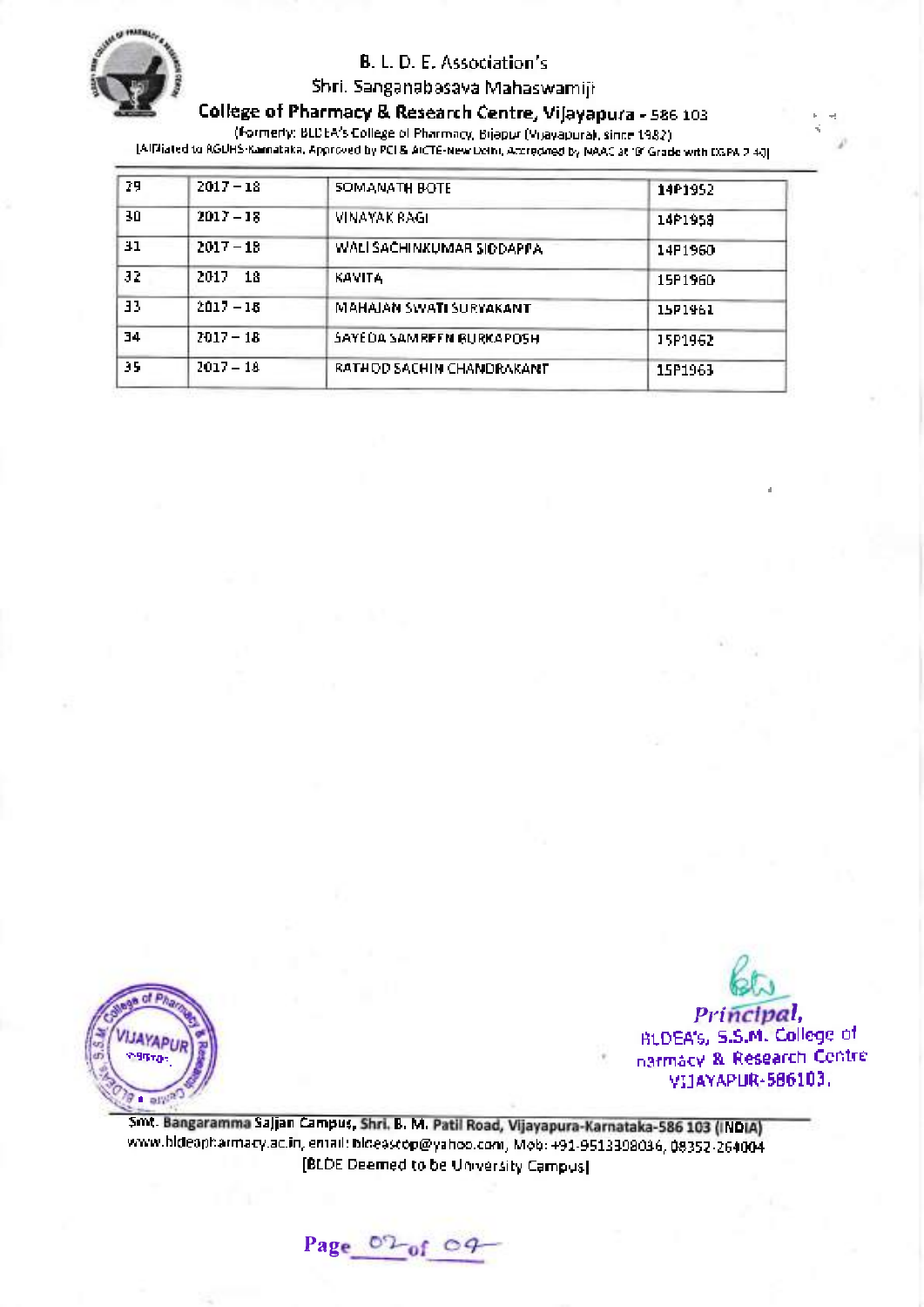

Shri. Sanganabasava Mahaswamiji

College of Pharmacy & Research Centre, Vijayapura - 586103

(Formerly; BLDEA's College of Pharmacy, Billapur (Vijayapura), since 1982).

lAffiliated to RGUHS-Karnataka, Approved by PCI & AICTE-New Delhi, Accredited by NAAC at'B'Grade with CGPA 2.401

# M. PHARM OUTGOING/ FINAL YEAR STUDENTS YEAR 2017-2018

| SLNO. | YEAR OF<br><b>ENROLUMENT</b> | NAME OF THE STUDENTS               | <b>ENROLLMENT</b><br><b>NUMBER</b> |
|-------|------------------------------|------------------------------------|------------------------------------|
| 1     | $2017 - 18$                  | MR. AKSHAY DESHPANDE.              | 16PU151                            |
| 2     | $2017 - 18$                  | MR. PATEL ANAND KANTILAL           | 16PU152                            |
| В     | $2017 - 18$                  | MR. PRAFUL PADANAD.                | 16PU153                            |
| 4     | $2017 - 18$                  | MISS. WALE SWAPNA ANIL             | 16PU154                            |
| 5.    | $2017 - 18$                  | MR. HAGAVNE VISHAL BHIMRAO.        | 16PG013                            |
| 6     | $2017 - 18$                  | MR. KAMBLE SACHIN NARAYAN.         | 16PG014                            |
| T.    | $2017 - 18$                  | MISS. SHRUTI SHEELAVANT            | 1686015                            |
| 8     | $2017 - 18$                  | MR.ANIL MAHADIK                    | 16PP130                            |
| 9     | $2017 - 18$                  | MR. HATTALLI NAGESH SIDARAYA.      | 16PP131                            |
| эø    | $2017 - 18$                  | MR. PATIL AKSHAY HANUMANT          | 16PP156                            |
| 11    | $2017 - 18$                  | MI\$\$.GELADA DHANAVANT(NATHAMALI) | 16PR014                            |
|       |                              |                                    |                                    |



 $\frac{1}{\beta}$ BLDEA's, S.S.M. College of .armacy & Research centre VIJAYAPUR.5861O3.

,4'

Smt. Bangaramma Sajjan Campus, Shri. B. M. Patil Road, Vijayapura-Karnataka-586 103 (INDIA) www.bldeapharmacy.ac.in, email: bldeascop@yahoo.com, Mob: +91-9513398036, 08352-264004 [BLDE Deemed to be University Campus]

Page\_03 of 04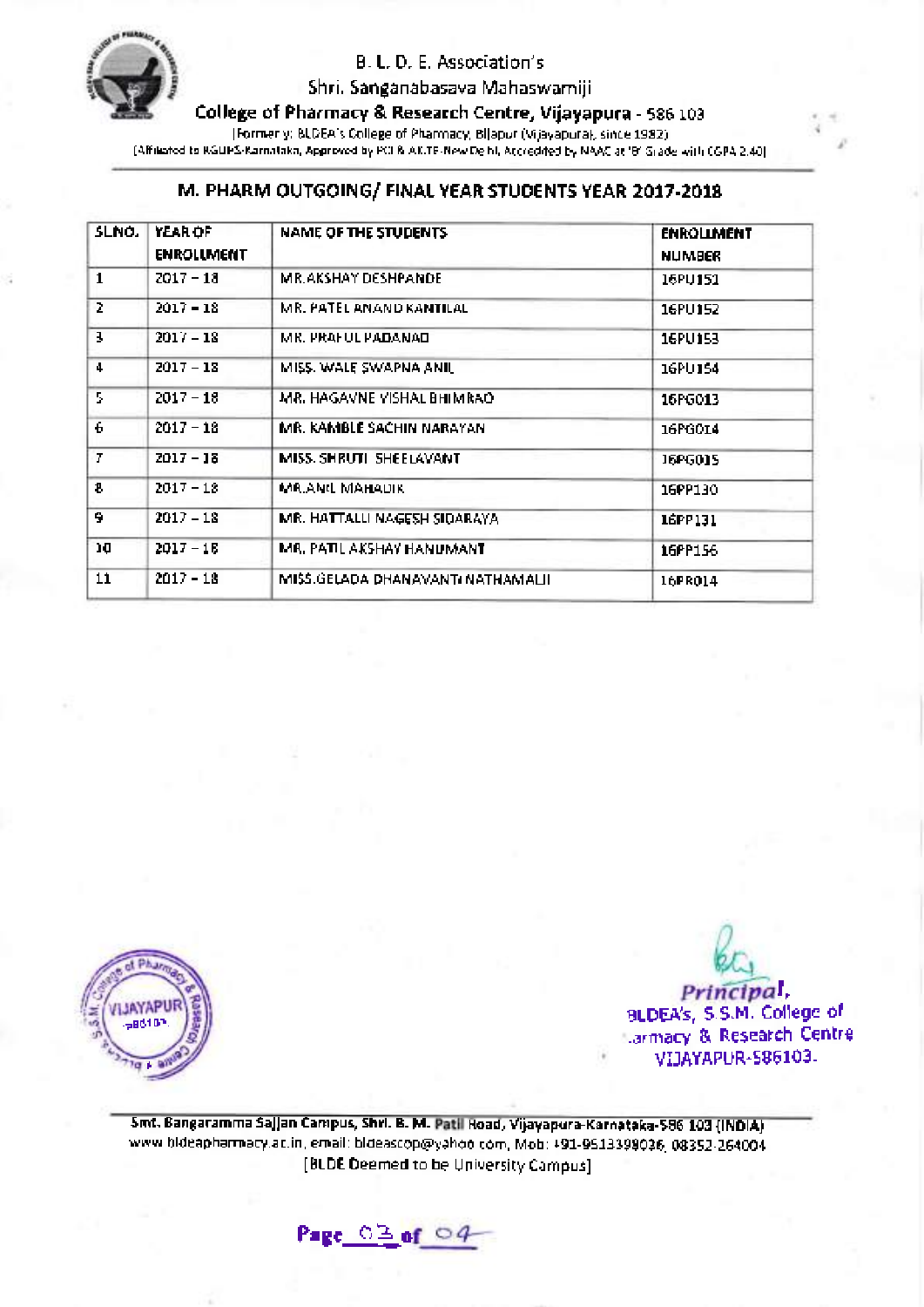

Shri. Sanganabasava Mahaswamiji

College of Pharmacy & Research Centre, Vijayapura - s86103

(Formerly; BLDEA's College of pharmacy, Bijapur (Vijayapura), since 19g2)

[Affiliated to RGUHS-Karnataka, Approved by PCI & AICTE-New Delhi, Accredited by NAAC at ,8, Grade with CGpA 2.40]

# PHARM-D OUTGOING/ FINAL YEAR STUDENTS YEAR 2017-2018

| <b>SL.NO.</b> | <b>YEAR OF</b><br><b>ENROLLMENT</b> | <b>NAME OF THE STUDENTS</b>                      | <b>ENROLLMENT</b><br>NUMBER |
|---------------|-------------------------------------|--------------------------------------------------|-----------------------------|
| $L_{\star}$   | $2017 - 18$                         | MR. ABHISHEK C BIJJARGI.                         | 12Q1301                     |
| 2.5           | 2017-18                             | MISS: AFRAH MUNCER AHMED M.                      | 12Q1302                     |
| Э.            | $2011 - 18$                         | MISS: AKHILA M.                                  | 12Q1303                     |
| 4             | 2017 18                             | MISS: ALLAM AKHILA                               | 12Q1304                     |
| 5             | $2017 - 18$                         | MISS- ALLU PRIYANKA                              | 1201305                     |
| G.            | $2017 - 18$                         | MR: AMMU SAIKUMAR                                | 12Q1306                     |
| 7.            | $2017 - 18$                         | MR: BATHULA PRADEEP REDDY                        | 1201307                     |
| ₿,            | $2017 - 18$                         | MISS: BHAGYASHREE, S. GHATTAD.                   | 1201308                     |
| 9.            | $2017 - 18$                         | MISS: CHINTHALA SUKANYA                          | 1201309                     |
| 10.           | $2017 - 18$                         | MR: DANTULURI SAI DHANUNJAY                      | 12Q1310                     |
| 11.           | $2017 - 18$                         | MR: KANOUKURI VAMSHI                             | 12Q1312                     |
| 12.           | $2017 - 18$                         | MISS: KOTHA V VENKATALAKSHMI DORGA<br>PUSHPAVALU | 1201314                     |
| 13.           | $2017 - 18$                         | MISS: MAUJI BHARATHI                             | 12Q1316                     |
| 14.           | $2017 - 18$                         | MR: MEDA VENKATA MOUNIKA                         | 1201317                     |
| 15.           | $2017 - 18$                         | MISS: PATLOLLA MEGHANA                           | 1201319                     |
| 16.           | $2017 - 18$                         | MISS: PANTAM KAVYA                               | 1201320                     |
| 17.           | $2017 - 18$                         | MISS: POOIA BIJIARAGI                            | 1201322                     |
| 18.           | $2017 - 18$                         | MR: SAMA SRINIVAS REDDY.                         | 12Q1324                     |
| 19.           | $2017 - 18$                         | MISS: SAVARA DHANA VIDYA                         | 1201326                     |
| 20.           | $2017 - 18$                         | MISS: TRUMMA DIVYABALA THEJA KEERTHI             | 1201328                     |
| 21.           | $2017 - 18$                         | MISS. UMMEHANI M MAKANDRA                        | 12Q1329                     |
| 22.           | $2017 - 18$                         | MR. SIDDIQUI ASHHAR HASAN ARSHAD HASSAN          | 1101317                     |
| 23.           | $2017 - 18$                         | MR. TALAPANTI VENKATESH.                         | 1101318                     |
| 24.           | $2017 - 18$                         | MR. MURUGUDU KIRAN KUMARI.                       | 12Q1318                     |
| 25.           | $2017 - 18$                         | MR. AIIT PATIL                                   | 12Q1330                     |
| 26            | $2017 - 18$                         | MR. CHINTA KIRAN KUMAR.                          | 11Q1303                     |



r4- I

Principal,<br>LDEA's, S.S.M. College of <sup>.:</sup> LDEA's, S.S.M. College of<br><sup>Oharmacy</sup> & Research Centre VI]AYAPUR-586103.



Smt. Bangaramma Sajjan Campus, Shri. B. M. Patil Road, Vijayapura-Karnataka-586 103 (INDIA) www.bldeapharmacy.ac.in, email:bldeascop@yahoo.com, Mob:+91-9513399036, 08352-264004 IBLDE Deemed to be University Campus]

Page\_04-of 04-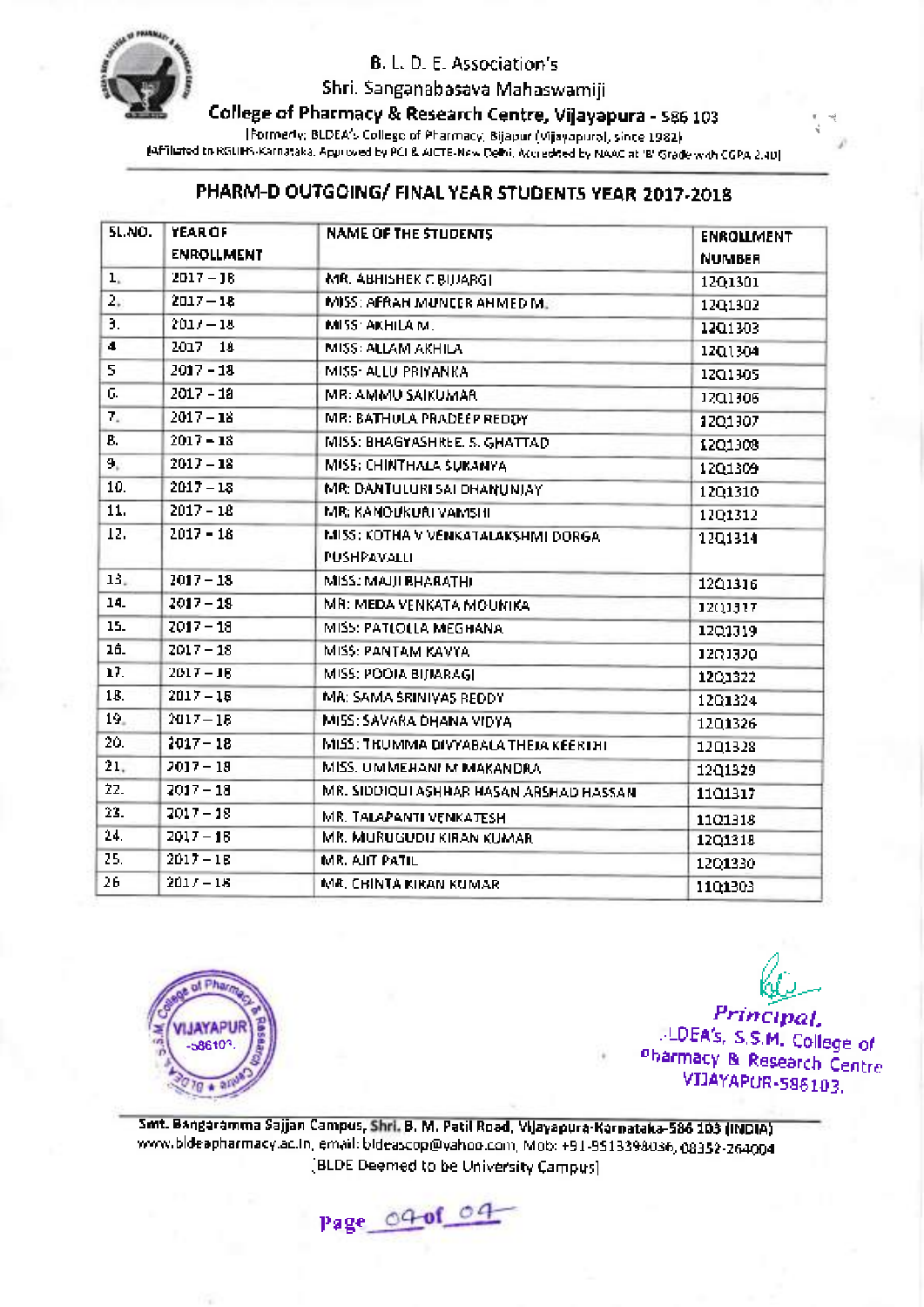

Shri. Sanganabasaya Mahaswamiji

College of Pharmacy & Research Centre, Vijayapura - 580 <sup>103</sup>

(Formerly; BLDEA's College of Pharmacy, Bijapur (Vijayapura), since 1982)

[Affiliated to RGUHS-Karnataka, Approved by PCI & AICTE-New Delhi, Accredited by NAAC at ,8, Grade with CGpA 2.40]

### B.PHARM OUTGOING/ FINAL YEAR STUDENTS YEAR 2016-2017

| SLNO. | <b>YEAR OF</b><br>ENROLLMENT | <b>NAME OF THE STUDENTS</b>     | <b>ENROLLMENT</b><br><b>NUMBER</b> |
|-------|------------------------------|---------------------------------|------------------------------------|
| 01    | $2016 - 17$                  | MISS. UMBARGE SNEHAL VUAYKUMAR. | 0902541                            |
| 02    | $2016 - 17$                  | MR. ABDULREHAMAN H SINDAGERI    | 10P2501                            |
| Ô3    | $2016 - 17$                  | MR.MALI AKASHAY BASAVRAJI       | 12P1915                            |
| 04    | 2016 – 17                    | MISS MALLOEEPALLOHANAPPAAL      | 12P1916                            |
| 05    | 2016 – 17                    | <b>MR. MALI SAGAR SHANKAR</b>   | 12P1917                            |
| 06    | 2016 - 17                    | MISS.VIDYASHRI CHAVAN           | 1291932                            |
| 07    | $2016 - 17$                  | MR.ABDULRAHEMAN JAMADAR         | 13P1901                            |
| ū\$   | $2016 - 17$                  | MR.ABHUIT MALVADAKAR            | 13P1902                            |
| ᇛ     | $2016 - 17$                  | MISS AKSHATA RAJPUT             | 13P1903                            |
| 10    | $2016 - 17$                  | MISS.AMRUTA AKKI                | 13P1904                            |
| 11    | $2016 - 17$                  | MR.ANDREW LALREMRUATA           | 13P1905                            |
| 12    | $7016 - 17$                  | MR.BHAWARLAL PRAKASH CHOUDHARY  | 13P1908                            |
| 13    | 2016 – 17                    | MR.BIRAJADAR LAXMAN SHIVAGONDA  | 13P1909                            |
| 14    | $2016 - 17$                  | MISS.CHAITHRA NAGARAJA 5WADI    | 13P1910                            |
| 15    | 2016 - 17                    | MR. OHOTRE RAHUL RAJESHI        | <b>13P1911</b>                     |
| 16    | $2016 - 17$                  | MR. DOLLI SHASHIDHAR ASHOK      | 13P1912                            |
| 17    | $2016 - 17$                  | MISS.GAIKWAD SANJANA AUDUMBAR   | 13P1913                            |
| 18    | $2016 - 17$                  | MR.GORE GANESH SATAYWAN         | 13P1915                            |
| 19    | $2016 - 17$                  | MISS. HASTI KENIA               | 13P1916                            |
| 20    | 2016-17                      | <b>MR.HUSSAIN L KAYUM</b>       | 13P1918                            |
| 21    | $2016 - 17$                  | <b>MR.INAMUL HOQUE</b>          | 13P1919                            |
| 22    | $2016 - 17$                  | MISS JINISHA SANDEEP JAIN.      | 13P1920                            |
| 23    | $2016 - 17$                  | MR.KULKARNI VILASRAO AEVINDARAO | 1391922                            |
| 24    | $2016 - 17$                  | MISS.MAU BALAVVA LAXMANI        | 13P1924                            |
| 25    | $2016 - 17$                  | MISS MAU DHANANIMA SOMANING     | 13P1925                            |
| 25    | $2016 - 17$                  | MR. MALI MADAGONDA GOURAPPA     | 13P1926                            |
| 27    | $2016 - 17$                  | MISS MANANDA TALLI              | 13P1927                            |
| 28    | $2016 - 17$                  | MR.MD. WAMIQ ALI                | 13P1928                            |
| 29    | $2016 - 17$                  | MR.METRE ANIL SURESH            | 13P1929                            |
| 30    | $2016 - 17$                  | MR KAPASE SHIVARAJ SIDARAY.     | 13P1930                            |
| 31    | $2016 - 17$                  | MR.NAGARE SHANKARNAG SATYANNA.  | 13P1931                            |
| 32.   | $2016 - 17$                  | MR.NAMDEV RATHOD                | 13P1932                            |
| 33    | $2016 - 17$                  | MR.PAL SURAJ PHOLCHAND          | 1391934                            |
| 34    | 2016 – 17                    | MR.PANKAJ KUMAR YADAVI          | 13P1935                            |
| 35.   | 2016 – 17                    | MR.PATIL MALLESHA SHANKARI      | 13P1936                            |
| 36    | 2016 - 17                    | MISS.PRATIKSHA PATILI           | 13P1937                            |
|       |                              |                                 |                                    |

Smt. Bangaramma Sajjan Campus, Shri. B. M. Patil Road, Vijayapura-Karnataka-586 103 (INDIA) www.bldeapharmacy.ac.in, email:bldeascop@yahoo,com, Mob:+91-9513398036, 0g352-264004 IBLDE Deemed to be University Campus]



 $\left(\frac{18}{286502}\right)^{180}$  Page 0 of 04

Principal, tLDEAt, S.S.M. College of narmacy & Research centre VIJAYAPUR.586103.

,'a t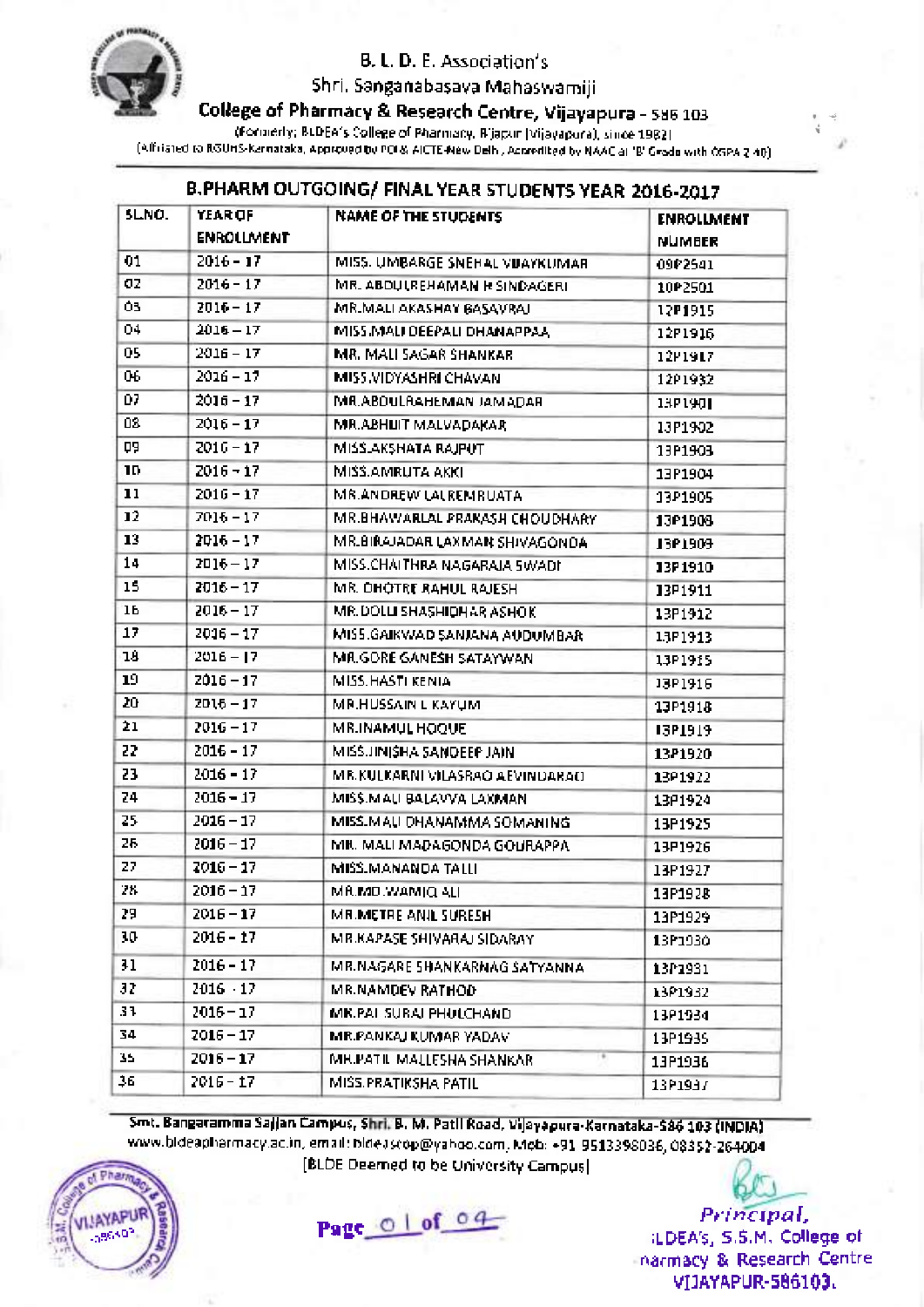

# Sh ri. Sanganabasava Mahaswamiji

College of Pharmacy & Research Centre, Vijayapura - <sup>586103</sup>

(Formerly; BLDEA's College of pharmacy, Bijapur (Vijayapura), since 19g2)

lAffiliated to RGUHs-Karnataka, Approved by PCI & AICTE-New Delhi, Accredited by NAAC at ,8, Grade with CGpA 2.401

| 37  | $2016 - 17$ | MR. RAKESH BHALI                             | 13P1940  |
|-----|-------------|----------------------------------------------|----------|
| 38  | 2016 - 17   | MR.SADDAM HOSSAIN                            | 1391941  |
| 39  | $2016 - 17$ | MR.SANJEEV MAU                               | 13P1942  |
| 40. | $2016 - 17$ | MR.SANTOSH PARASARAM CHAVAN                  | 13P1943  |
| 41  | $2016 - 17$ | MR.SAYEDSAMIULLAH HUNDEKAR                   | 13P1944  |
| 42  | 2016 - 17   | MR SAYYID MUHAMMED HASHIR<br>JAMALYLLAILLK.P | 13P1945  |
| 43. | 2016 - 17   | MR SHASHIDHAR BIRADAR                        | 13P1946  |
| 44  | 2016 - 17   | MR. SHASHIKUMAR SAJJAN                       | 13P1947  |
| 45  | $2016 - 17$ | MISS.SHASHWATI SATEESHKUMAR YARGAL           | 13P1948  |
| 46  | $2016 - 17$ | MR.SHIVAPUTRA POPADI                         | 13P1949  |
| 47  | $2016 - 17$ | MR.SHIVARAJ PATIL                            | 13P1950  |
| 48  | $2016 - 17$ | MISS.SNEHA ASHOK DHULAKHED                   | 13P1951  |
| 49  | $2016 - 17$ | MR SOMASHEKHAR S HALAKUDE                    | 13P1952  |
| 50  | $2016 - 17$ | MISS.SUCHITRA BIRADAR                        | 13P1953  |
| 51  | 2016 - 17   | MR.SURESH GUNAKI                             | 13P1954  |
| 52  | $2016 - 17$ | MR. TANGADI ROHIT BASAVARAJ                  | 13P1955  |
| 53. | $2016 - 17$ | MR.TOMMY ZOHMINGMAWIA                        | 13P1957  |
| 54  | $2016 - 17$ | MISS. VAISHALI KAKHANDAKI                    | 1.3P1958 |
| 55  | $2016 - 17$ | MH.VEFRESHA DALALI                           | L3P1959  |
| 56  | $2D15 - 17$ | MISS.TEJASHWIN/NIMBAL                        | 14P1961  |
| 57  | $2016 - 17$ | MR.RAMESH GULAGI                             | I4P1964  |
| 58  | $2016 - 17$ | MR.SUFIYAN KERUR                             | 14F1966  |
| S9  | 2016 – 17   | MA.VINAYAK KRISHNA CHAVAN                    | 14P1967  |
|     |             |                                              |          |



 $\omega$ Principal, jLDEA's, S.S.M. College of ,armacy & Research Centre VI]AYAPIJR..5861O3,

/)

 $\frac{1}{2}$ 

Smt. Bangaramma Sajjan Campus, Shri. B. M. Patil Road, Vijayapura-Karnataka-586 103 (INDIA) www.bldeapharmacy.ac.in, email: bldeascop@yahoo.com, Mob: +91-9513398036, 08352-264004 [BLDE Deemed to be University Campus]

Page  $0^\circ$  of  $04$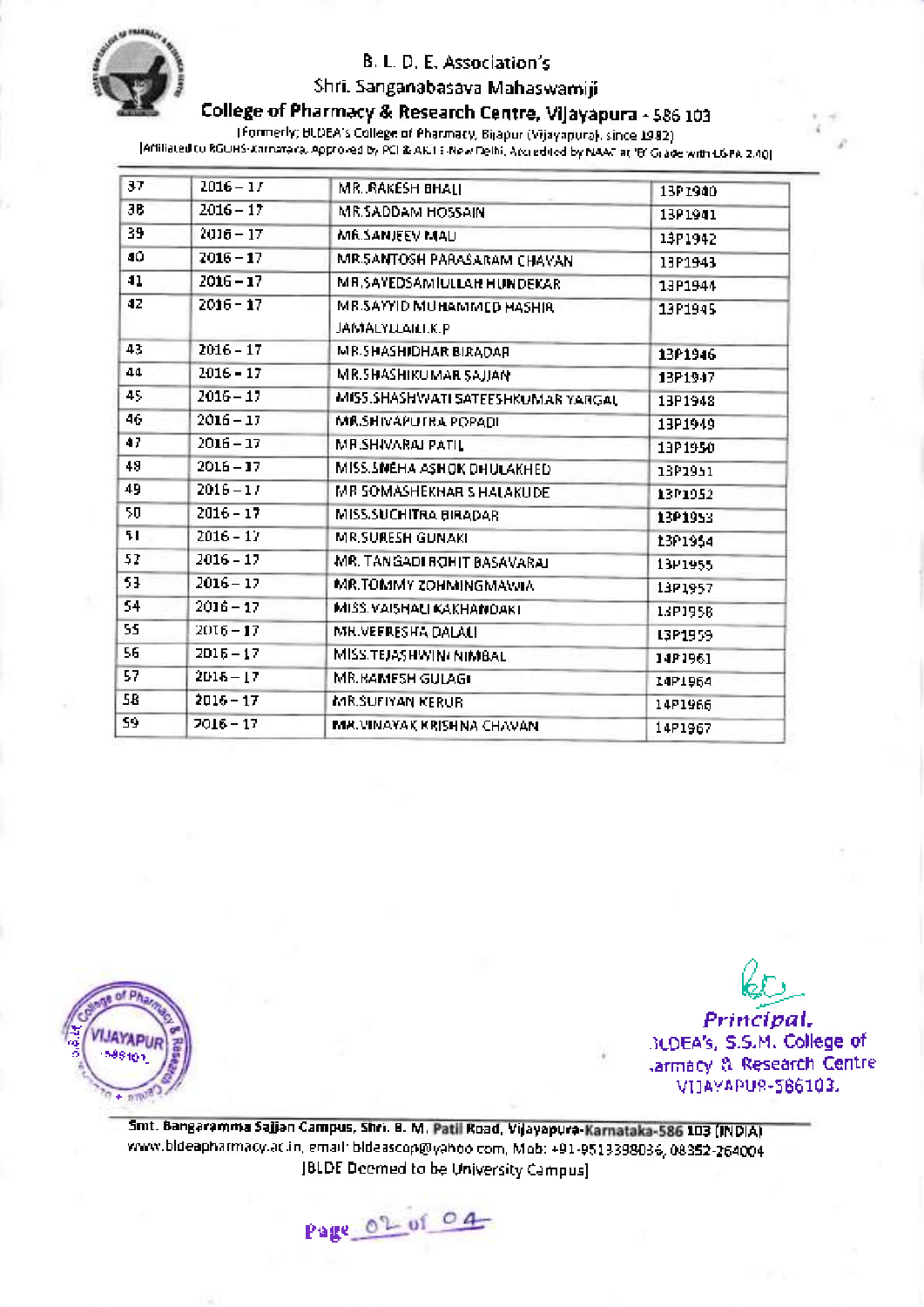

Shri. Sanganabasava Mahaswamiji

College of Pharmacy & Research Centre, Vijayapura - 586 103

(Formerly; BLDEA's College of Pharmacy, Bijapur (Vijayapura), since 1982)

[Affiliated to RGUHS-Karnataka, Approved by PCI & AICTE-New Delhl, Accredited by NAAC at'B' Grade with CGpA 2.40]

# M. PHARM OUTGOING/ FINAL YEAR STUDENTS YEAR 2016-2017

| SLNO. | <b>YEAR OF</b><br><b>ENROLLMENT</b> | <b>NAME OF THE STUDENTS</b>        | <b>ENROLLMENT</b><br><b>NUMBER</b> |
|-------|-------------------------------------|------------------------------------|------------------------------------|
| 01.   | $2016 - 17$                         | MISS. MAWALE YOGITA RAJENDRA       | 15PU080                            |
| ĊZ.   | $2016 - 17$                         | MISS. MALL SUNAYANA MALLAPPA       | 15PQ006                            |
| 03    | $2016 - 17$                         | MR.BAGALKOTE SIDDHARAM SHIVSHANKAR | 15PP026                            |
| 04    | $2016 - 17$                         | MISS. MULANI JASMINBI YASIN        | 15PP027                            |
| 05    | $2016 - 17$                         | MR MISHRA PRABHASH SHRI RAMASHISH  | 15PC009                            |
| 06    | $2016 - 17$                         | MR. TELI MALAKAPPA QUNDAPPA        | 15PC010                            |
| 07    | $2016 - 17$                         | MISS UMARANI SAVITA BHIMASHANKAR   | 15PC011                            |



/)

r{ t

Principal, SLDEA's, S.S.M. College ot **Trarmacy & Research Centre** VIJAYAPUR-586103.

Smt. Bangaramma Sajjan Campus, Shri. B. M. Patil Road, Vijayapura-Karnataka-586 103 (INDIA) www.bldeapharmacy.ac.in, email : bldeascop@yahoo.com, Mob: +91\_95 13 39803 6, 08352-264004 [BLDE Deemed to be University Campus]

Pag- $03$  of  $04$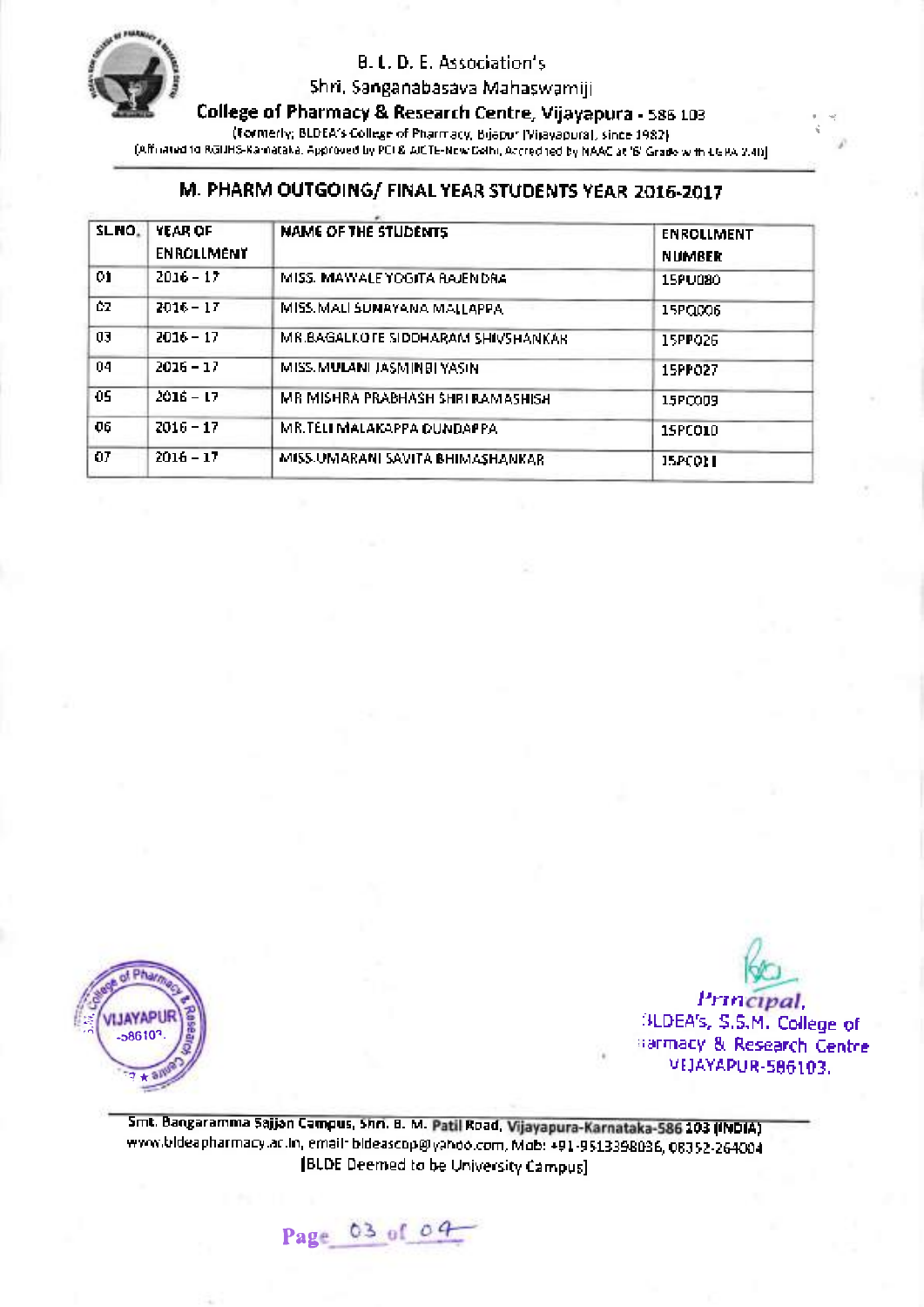

Shri. Sanganabasava Mahaswamiji

College of Pharmacy & Research Centre, Vijayapura - 586 103

(Formerly; BLDEA's College of pharmacy, Bijapur (Vijayapura), since 19g2)

[Affiliated to RGUHS-Karnataka, Approved by PCI & AICTE-New Delhi, Accredited by NAAC at'B'Grade with CGpA 2.40]

# PHARM-D OUTGOING/ FINAL YEAR STUDENTS YEAR 2016-2017

| SLNO. | YEAR OF<br><b>ENROLLMENT</b> | <b>NAME OF THE STUDENTS</b>   | <b>ENROLLMENT</b><br><b>NUMBER</b> |
|-------|------------------------------|-------------------------------|------------------------------------|
| 1     | $2016 - 17$                  | MISS. ASHWINTN                | 11Q130Z                            |
| z     | $2016 - 17$                  | MISS. DEVINENI SRINIDHI.      | 11Q1304                            |
| 3     | $2016 - 17$                  | MR.G.MANJUNATHA RAO           | 11Q1305                            |
| 4     | $2016 - 17$                  | MISS. LINGAMPALLY SOWMYA SREE | 1101309                            |
| 5     | $2016 - 17$                  | MR. LONDHA SHANTANU ATUL      | 1101310                            |
| 6.    | $2016 - 17$                  | MISS. NAYAKAWADI NEERAJA      | 1101311                            |
| 7.    | $2016 - 17$                  | MISS PATHI INDU               | 1101312                            |
| 8.    | $2016 - 17$                  | MISS, POURNAMY                | 1101313                            |
| 9.    | $2016 - 17$                  | MISS.RAKSHYA BASHYAL          | 1101314                            |
| 10.   | $2016 - 17$                  | MISS, ROSY PUOSEPH            | 1101315                            |
| 11    | $2016 - 17$                  | MISS. KATRAGADDA PRADEEPTHI   | 11Q1307                            |



 $\frac{\mathcal{C}_{\text{C1}}}{\text{Principal}}$ 

rf t i'

SLDEA's, S.S.M. College of harmacy & Research Centre VIJAYAPUR.585tO3.

Smt. Bangaramma Sajjan Campus, Shri. B. M. Patil Road, Vijayapura-Karnataka-586 103 (INDIA) www.bldeapharmacy.ac.in, email: bideascop@yahoo.com, Mob: +91-9513398036, 08352-264004 IBLDE Deemed to be University Campus]

Page  $04$ -of  $04$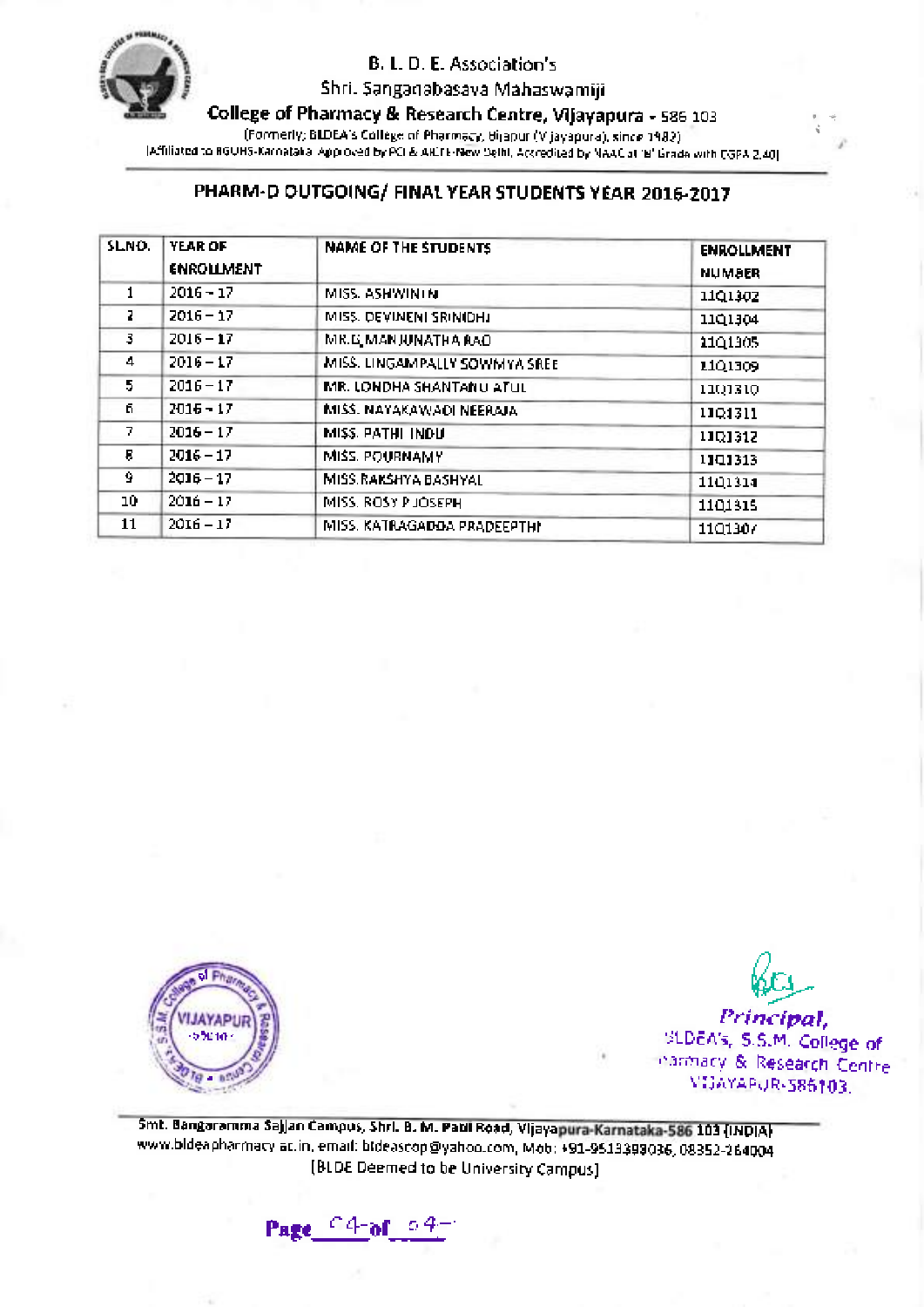

Shri. Sanganabasava Mahaswamiji<br>College of Pharmacy & Research Centre, Vijayapura - 586 103

Formerly: BLDEA's College of Pharmacy, Bijapur (Vijayapura), since 1982)<br>[Afrilated to RGUHS-Kamataka, Approved by PCI & AICTE-New Dehi, Accredited by NAAC at 'B' Grade with CGPA 2 40

 $\tau$ t

# B.PHARM OUTGOING/ FINAL YEAR STUDENTS YEAR 2015-2016

| 51.NO. | YEAR OF<br><b>ENROLLMENT</b> | NAME OF THE STUDENTS                                 | <b>ENROLLMENT</b> |
|--------|------------------------------|------------------------------------------------------|-------------------|
| 01     | 2015-16                      | MR-CHAUHAN AMOLKUMAR                                 | <b>NUMBER</b>     |
| 02     | 2015-16                      | MISS. PATEL REENALBEN ISHVARLAL                      | U3P2506           |
| O3     | 2015-16                      | MISS, PATEL SHRADHDHAKUMARI GIRISHBHAI               | OBP2514           |
| 04     | 2015 16                      | MISS. HALKUDE SHRUTI SOMANINGAPPA                    | D9P2528           |
| OS.    | 2015-16                      | MR.PRIYANG SHAH                                      | 10p2513           |
| 06     | 2015-16                      | MISS.BIJJARAGI SHRUTI SOMAJING                       | 10P2535           |
| 07     | 2015-16                      | MISS BIRADAR SUPRIYA SHRISHAIL                       | 11P1903           |
| Οz     | 2015-16                      | MR.BIRADAR RAXESH PARAGONDA                          | 11p1904           |
| 09     | 2015-16                      | MISS JEUR PRIYANKA DHONDAPPA                         | 11F1906           |
| 10     | 2015-16                      | MISS.REKHA RATHOD                                    | 31P1912           |
| 11     | 2015-16                      | MISS.SARAYU METRI                                    | 11P1928           |
| 12     | 2015-16                      | MR.AKSHAY DESHPANDE                                  | 11p1930           |
| 13     | 2015-16                      | MR.BHARAI BUAPUR                                     | 12P1901           |
| 14     | 2015-16                      | MISS BHUVANESHVARI ATHANI                            | 12P1902           |
| 15     | 2015-16                      | MR BIRADAR RAGHAVENDRA GURANNA                       | 12p1903           |
| 16     | 2015-16                      | MR.CHAVAN YESHWANT KUBENDRA.                         | 12P1904           |
| 17     | 2015-16                      | MISS.GAZALAAMEEN KOLHARKAR                           | 12P1905           |
| 18     | 2015-16                      | MISS HIREMATH TEJSWINI KADAYYA                       | 12P1906           |
| 19     | 2015-16                      | MRUASVINDER SINGH POTHIWAL                           | 12P1907           |
| 20     | 2015-16                      | MR.KADAM TULSHIRAM PRAMOD                            | 12P1908           |
| 21     | 2015-16                      | MISS KAVYA HANAMSAGAR                                | 12P1909           |
| 22     | 2015-16                      | MB KUMAR ANNU PAWAR                                  | 1201910           |
| 23     | 2015-16                      | <b>MR.MAHARAL</b>                                    | 12P1912           |
| 24     | 2015-16                      | MR.MAUNGRAYA HOONAU                                  | 1201914           |
| 25     | 2015 16                      |                                                      | 12P1918           |
| 26     | 2015-16                      | MR.MD ABDULQAYYUM F JAHAGIRDAR<br>MR. PRAFUL PADANAD | 12P1919           |
| 27     | 2015-16                      | MR.RAJAKUMAR MINAJAGI                                | 12P1920           |
| 28     | 2015-16                      |                                                      | 12P1921           |
| 29.    | 2015-16                      | MISS. SAPANA HERALGI                                 | 1201974           |
| 30     | 2015-16                      | MR SINGH UDAYPRATAP ABHIMANU<br>MR.SUJAY HULYALKAR.  | 12P1925           |
| 31     | 2015-16                      |                                                      | LZP1926           |
| 32     | 2015-16                      | MR SURYAVANSHI NAVNATH BALASO                        | 12P1927           |
| 33.    | 2015-16                      | MR.SUTAR SUNILKUMAR REVANASIDHAPPA                   | 1291928           |
| 4Ľ     | 2015-16                      | MISS. TANGADI POOJA MAHESH                           | 1291929           |
|        |                              | MR.TIWARI VIVER RAMESH                               | 12P1930           |

Smt. Bangaramma Sajjan Campus, Shri. B. M. Patil Road, Vijayapura-Karnataka-586 103 (INDIA) www.bldeapharmacy.ac.in, email: bldeascop@yahoo.com, Mob: +91-9513398036, 08352-264004<br>م 101 DE Discopedia IBLDE Deemed to be University Campusl



Page of of o4

 $w$ Principal, (LDEA's, S.S.M. College of armacy & Research centre VIJA\?PUN.596103.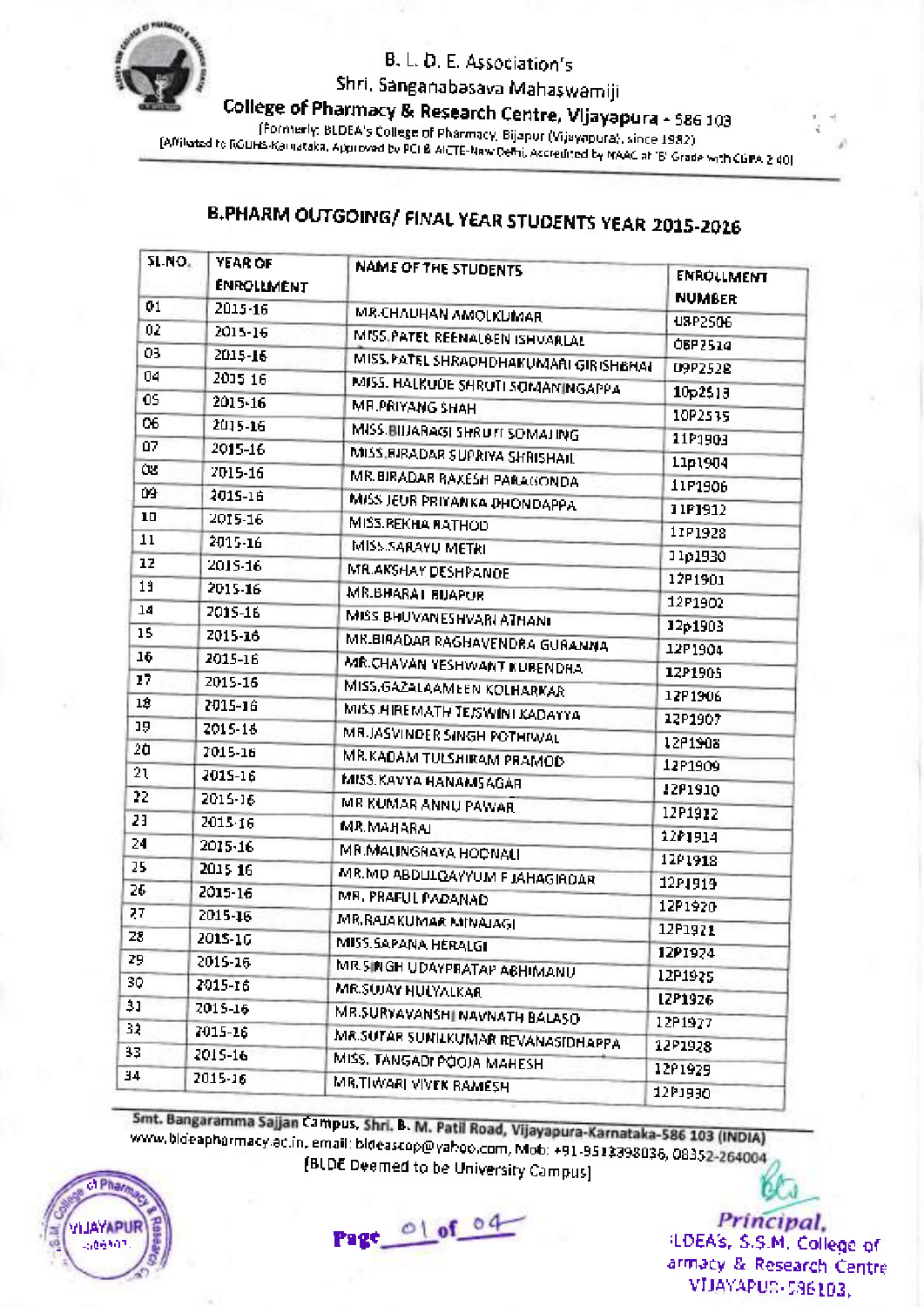

Shri. Sanganabasava Mahaswamiji

# College of Pharmacy & Research Centre, Vijayapura - 58G <sup>103</sup>

(Formerly; BLDEA's College of Pharmacy, Bijapur (Vijayapura), since 1992) [Affiliated to RGUHS-Karnataka, Approved by PCI & AICTE-New Delhi, Accredited by NAAC at'B'Grade with CGpA 2.40]

| 35. | 2015-16 | MR. TUPPAO MANJUNATH AMBANNA    | 1201931 |
|-----|---------|---------------------------------|---------|
| 36  | 2015-16 | MR.VINOD NINGAPPA PATTANASHETTI | 1201934 |
| 3F  | 2015-16 | MR.VISHWARADHYA S               | 12P1935 |
| ЗĖ. | 2015-16 | MISS.ARCHANA NAITIKAR           | 12P1937 |
| 39. | 2015-16 | <b>MR.KUMESH HANDI</b>          | 12P1938 |
| 40. | 2015-16 | <b>MR.VIKAS</b>                 | 12p1946 |
| 41  | 2015-16 | <b>MR.SUNILKUMAR</b>            | 12P1947 |
| 42. | 2015-16 | MR. PATEL ANANO KANTILALI       | 12P1949 |
| 43. | 2015-16 | MR.SANJEEV BARAKADE             | 13P1962 |
| 44  | 2015-16 | MISS.SHRUTI SHEELAVANT          | 13P1964 |
| 45  | 2015-16 | MR. SOMASHEKHAR SATHIAL         | 13P1965 |
| 46. | 2015-16 | MR.SAIFULLAH HUSAINI JAGIRDAR   | 13P1966 |



r) wc, Principal BLDEA's, S.S.M. College of ,armacy & Research centre VI]AYAPUR.5861CI3.

,4

Smt. Bangaramma Sajjan Campus, B. M. Patil Road, Vijayapura- Karnataka-586 103 (!NDIA) www.bideapharmacy.ac.in, email: bideascop@yahoo.com, Mob: +91-9513398036, 08352-264004 [BLDE Deemed to be University Campus].

Page 02 of 04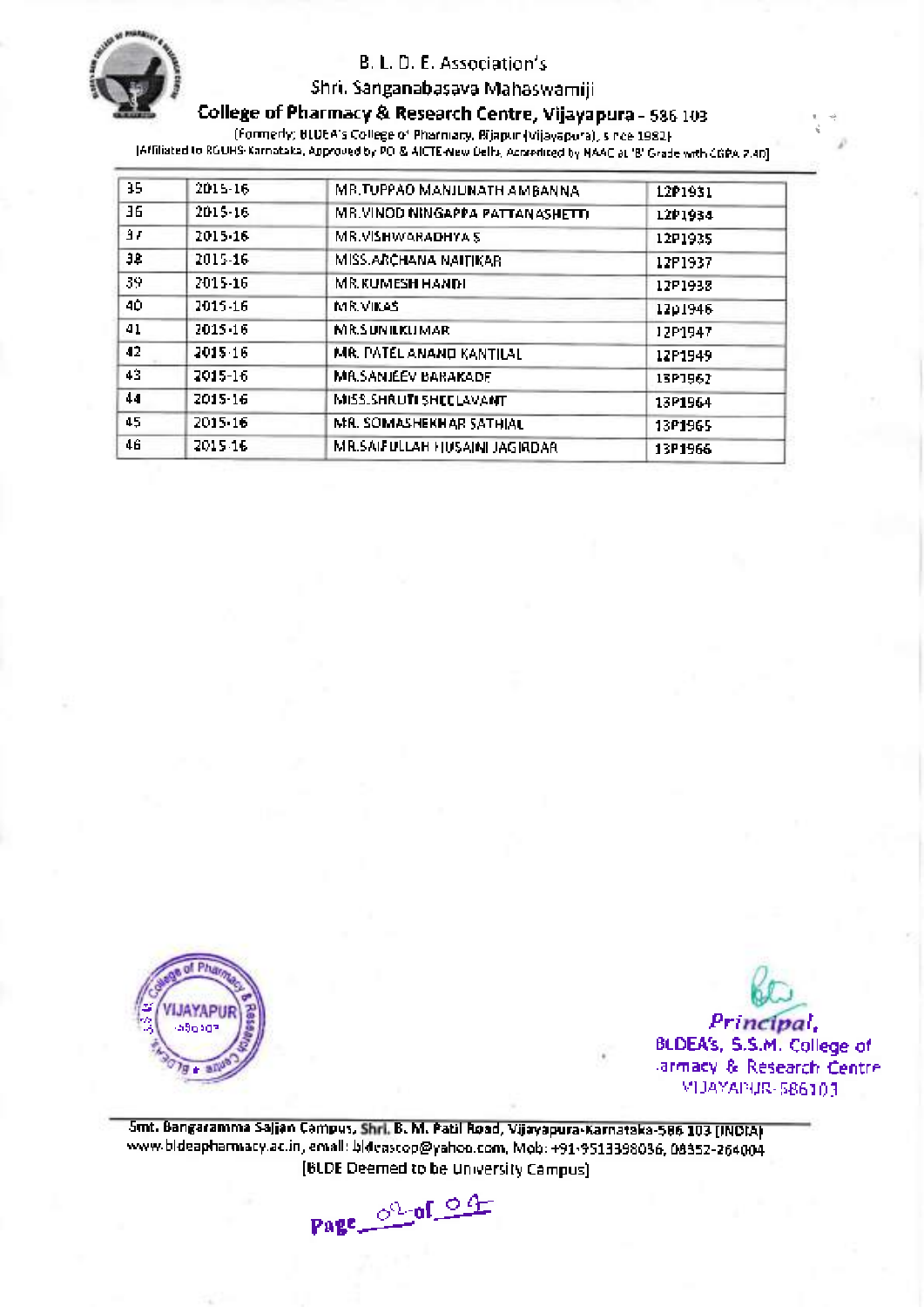

Shri. Sanganabasava Mahaswamiji

College of Pharmacy & Research Centre, Vijayapura - 58G 103

(Formerly; BLDEA's College of pharmacy, Bijapur (Vijayapura), since 19g2)

(Affiliated to RGUHS-Karnataka, Approved by PCI & AICTE-New Delhi, Accredited by NAAC at 161 Grade with CGPA 2.40).

# M. PHARM OUTGOING/ FINAL YEAR STUDENTS YEAR 2015-2016

| SLNO. | YEAR OF<br><b>ENROLLMENT</b> | NAME OF THE STUDENTS                   | ENROLLMENT<br><b>NUMBER</b> |
|-------|------------------------------|----------------------------------------|-----------------------------|
| Ů1    | 2015 16                      | MR.MADIWALAPPA ILKAL                   | 14PG002                     |
| 02    | 2015-16                      | MISS.ASH WINI CHIKKAMATH               | 14PG003                     |
| 03    | 2015-16                      | MISS.SONAM TIWADI                      | 14PG004                     |
| 04    | 2015-16                      | MR KUMBAR KIRAN CHANDRASHEKHAR         | 14PP019                     |
| 05    | 2015-16                      | MR.ANSARI TAUHEED FAQUIR AHMED         | 14PP020                     |
| 06    | 2015-16                      | <b>MR SHEKHAR TELI</b>                 | 14PP021                     |
| 07    | 2015-16                      | MISS.MANE BHAGYASI IRI DINANATH        | 14PP022                     |
| œ     | 2015-16                      | MISS PATIL AMRUTA SHANKAR              | 14PQ003                     |
| O9    | 2015-16                      | MR.TANVEER ABOUL RUB                   | 14PQ004                     |
| 10    | 2015-16                      | MISS WADEKAR ASHWINI BAIFNDRA          | 14PQ005                     |
| 11    | 2015 16                      | MISS PALKAR MACHURI SHANKAR            | 14PQ006                     |
| 12    | 2015-16                      | MR.MOMIN SHAHID GAFFAR                 | 14PQD07                     |
| 13    | 2015-16                      | MR.DESHPANDE PRATHAMESH GOPAL          | 14PQ008                     |
| 14    | 2015-16                      | MR. MOHAMMADNAVEED HONDEKAR            | 14PR001                     |
| 15    | 2015-16                      | MISS-ASHWINI GADIGENAVAR               | 14PT001                     |
| 16    | 2015-16                      | MISS PATEL ROSHNIKUMARI DASHARATHBHAI  | 14PT002                     |
| 17    | 2015-16                      | MISS DIVYA S PATTANSHETTY              | 14PU049                     |
| 18    | 2015-16                      | MISS.ARUNA WALVEKAR                    | 14PU050                     |
| 19    | 2015-16                      | MISS.DIVYA WALL                        | 14PU051                     |
| 20    | 2015-16                      | MR.PATEL BHAVIN ISHWARBHAI             | 14PU052                     |
| 21    | 2015-16                      | MISS. PATEL RUCHITABEN THAKORBHAI      | 14PU053                     |
| 22    | 2015-16                      | MISS. PATIL SUDHA BALASO               | 14PU054                     |
| 23    | 2015-16                      | MR.PRASHANT JORAPUR                    | 14PU0S5                     |
| 24    | 2015-16                      | MR.SAWANT ABHISHEK YASHWANT            | 14PU056                     |
| 25    | 2015-16                      | MR.SHAIKH FAIZAN AHMÉD MD ZUBAIR AHMED | 14PU057                     |
| 26    | 2015-16                      | MR.VITTHAL VIJAPURE                    | 1400058                     |



/) Principal,

!a t j'

SLDEA!, S.S.M. College of narmacy & Research Centre VIJAYAPUR.586i03.

Smt. Bangaramma Sajjan Campus, Shri. B. M. Pati! Road, Vijayapura-Karnataka-586 103 (lNDtA) www.bldeapharmacy.ac.in, email:bldeascop@yahoo.com, Mob: +91-9513398036,08352-264004 [BLDE Deemed to be University Campus]

Page 03 of 04